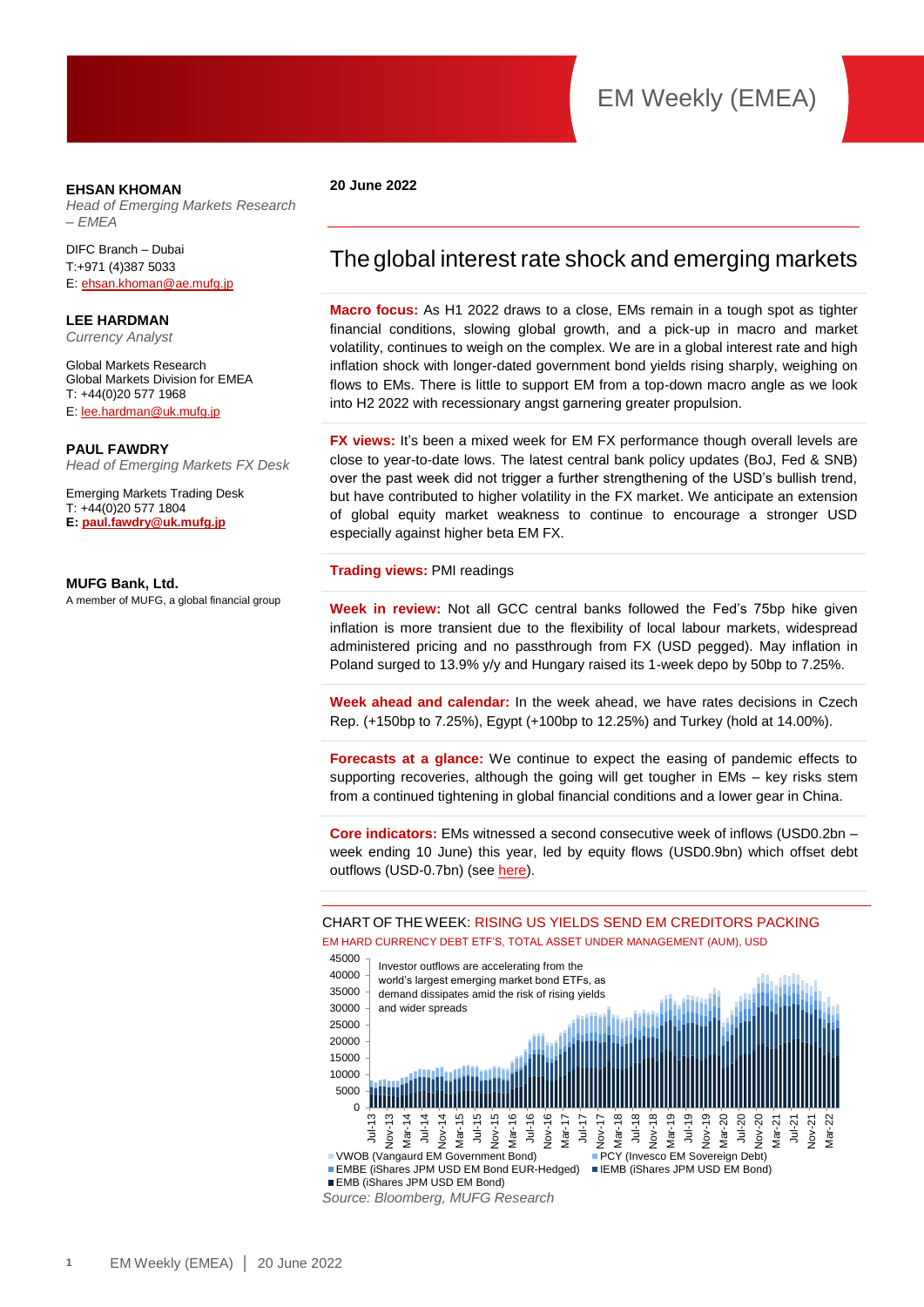### Macro focus

#### **The global interest rate shock and emerging markets**

As H1 2022 draws to a close, emerging markets (EMs) remain in a tough spot as tighter financial conditions, slowing global growth, and a pick-up in macro and market volatility, continues to weigh on the complex. The US Fed delivered a strong, until recently unexpected, 75bp rate increase last week, putting the focus globally squarely on the risks of fallout as US monetary policy transitions towards a restrictive stance. We are in a global interest rate and high inflation shock with longer-dated government bond yields rising sharply, weighing on flows to EMs. There is little to support EM from a top-down global macro angle as we look into H2 2022 with recessionary angst garnering greater propulsion.

Inflation continues to move sharply higher across the majority of EM EMEA economies, surpassing our above-consensus forecasts. Although volatile food and energy prices remain the fundamental drivers of these increases, inflationary pressures are also broadening to more domestically driven components. Inflation appears entirely unanchored in Turkey (where headline inflation reached 73.5% y/y in May). In the CEE region, inflation has reached multi-decade highs and continues to march higher. On our forecasts, peak inflation remains some months away for most EM EMEA economies and, given a broadening of price pressures to core goods and services and evidence of rising inflation expectations, it is likely to be some time before inflation returns to more "normal" levels. Inflation remains the key focus

The increase in inflation is not exclusive to the EM EMEA a very much a global phenomenon. From a long-term perspective, the fact that most developed markets (DMs) central banks are taking more decisive action to address high global inflation is a necessary development for EMs. However, in the short term, the resulting tightening in global financial conditions is placing significant additional pressure on EM exchange rates and central bank policy. In EM EMEA's more vulnerable economies, exchange rates are weakening despite monetary tightening (in Turkey's case, where there are balance-of-payments weaknesses and monetary policy is artificially loose, the Turkish Lira is depreciating precipitously). Meanwhile, in the EM EMEA's less vulnerable economies, exchange rates are strengthening by less than one would expect (relative to the tightening that has been implemented to date). Our US rates strategist see signs that the US is slowing towards a below-trend growth rate and forecast Fed funds rates of 3.125% by year-end (well below current Aggressive DM rate hikes is adding pressure on EMs

### DM CENTRAL BANKS TAPERING OF ASSET PURCHASES HAS COLLAPSED EM CAPITAL INFLOWS

Bleak start to H1 2022 for EMs with recessionary angst on the horizon in

H2 2022

GROWTH IN BANK OF ENGLAND, BANK OF JAPAN, ECB AND US FEDERAL RESERVE BALANCE SHEETS (% Y/Y) VS EM FUND FLOWS (USD BN) ົຂ∩



*Source: Bloomberg, IIF, G4 Central Banks, MUFG Research Source: Bloomberg, MUFG Research*

GLOBAL FINANCIAL CONDITIONS ARE TIGHTENING WHICH IS A CORE EM RISK (CAPITAL FLIGHT) IN 2022 FINANCIAL CONDITIONS INDICES (FCI) BY COUNTRY/REGION, REBASED 100 = JANUARY 2020

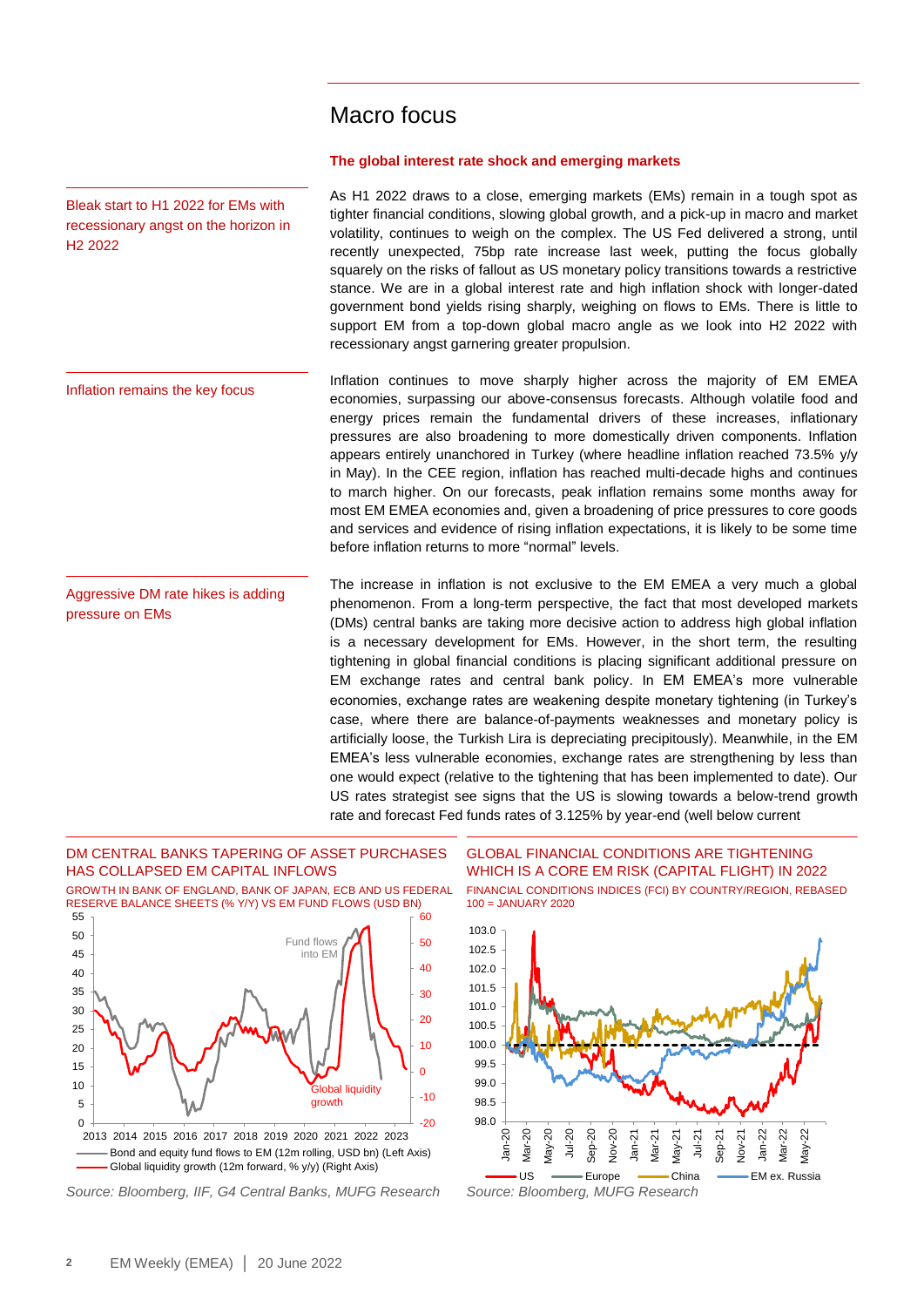market pricing), signalling that most of the repricing of the yield complex is behind us. Nevertheless, given the tightening in global financial conditions seen to date, together with high and rising domestic inflation rates, we expect significant further monetary tightening across most of EM EMEA.

From an economic growth perspective, real GDP has held up better than anticipated since the start of the war in Ukraine. Q1 2022 GDP data were relatively robust in most EM EMEA economies, leading to mechanical upward revisions to our 2022 annual averages across the region. The Q1 2022 data were especially strong in the CEE, with Poland recording growth of 10.4% y/y, Hungary 8.7% y/y and Romania 22.4% y/y. However, there were signs of slowing in the May activity data, a development that will require monitoring in the months ahead. Moreover, given the combination of much tighter financial conditions and a commodity-driven squeeze on household incomes, we view the slowdown has been delayed rather than avoided. We maintain our aggregate EM EMEA real GDP growth forecast of 0.8% (consensus -0.9%) in 2022 and 3.1% (consensus 2.4%) in 2023.

From a bonds market perspective, local currency yields, notably in the CEE region, are discounting unrealistically high levels of rates in the medium-to-long term (i.e., well in excess of rational estimates of neutral). Reflecting this, the market pulse is focused on whether and where to receive local market rates. Given that major DM central banks are tightening somewhat aggressively, domestic inflation is still moving higher, and given the risk of a fundamental de-anchoring of inflation expectations, we remain wary of turning constructive on EM EMEA local market debt at this stage.

Rising yields on external debt are impairing market access for a number of high-yield EM EMEA sovereigns. Leaving aside Russia and Ukraine, where credit spreads reflect the idiosyncratic risks related to the war, five-year Eurobond yields for Egypt, Nigeria and Turkey are now in double-digit territory. These economies have sizable external financing requirements, which leave them vulnerable to tightening financing conditions. A prolonged period of impaired market access will put pressure on their currencies, raising inflation and forcing central banks into sharper tightening cycles than would otherwise be warranted. This may undermine growth even where domestically driven inflationary pressures are low. Moreover, where FX buffers are not sufficiently robust to meet the external needs of the economy, we believe this raises external risks further. There is of course a lot of variation within EMs on how current account positions and FX buffers are evolving – we continue to prefer EMs with flexible policy manoeuvre, attractive risk premiums and commodity links – the GCC region, South Africa and LatAm stand-out as most favourable.



Given elevated inflation expectations, there is no haste to receive on EM bonds

Market access for more vulnerable EMs raises risks – we continue to prefer EMs with flexible policy manoeuvre, attractive risk premiums and commodity links





*Source: EM Official Statistics, IMF MUFG Research Source: EM Official Statistics, IMF MUFG Research*

HIGH DISPERSION AMONG EM FX RESERVES / IMPORT COVERAGE RATIO'S

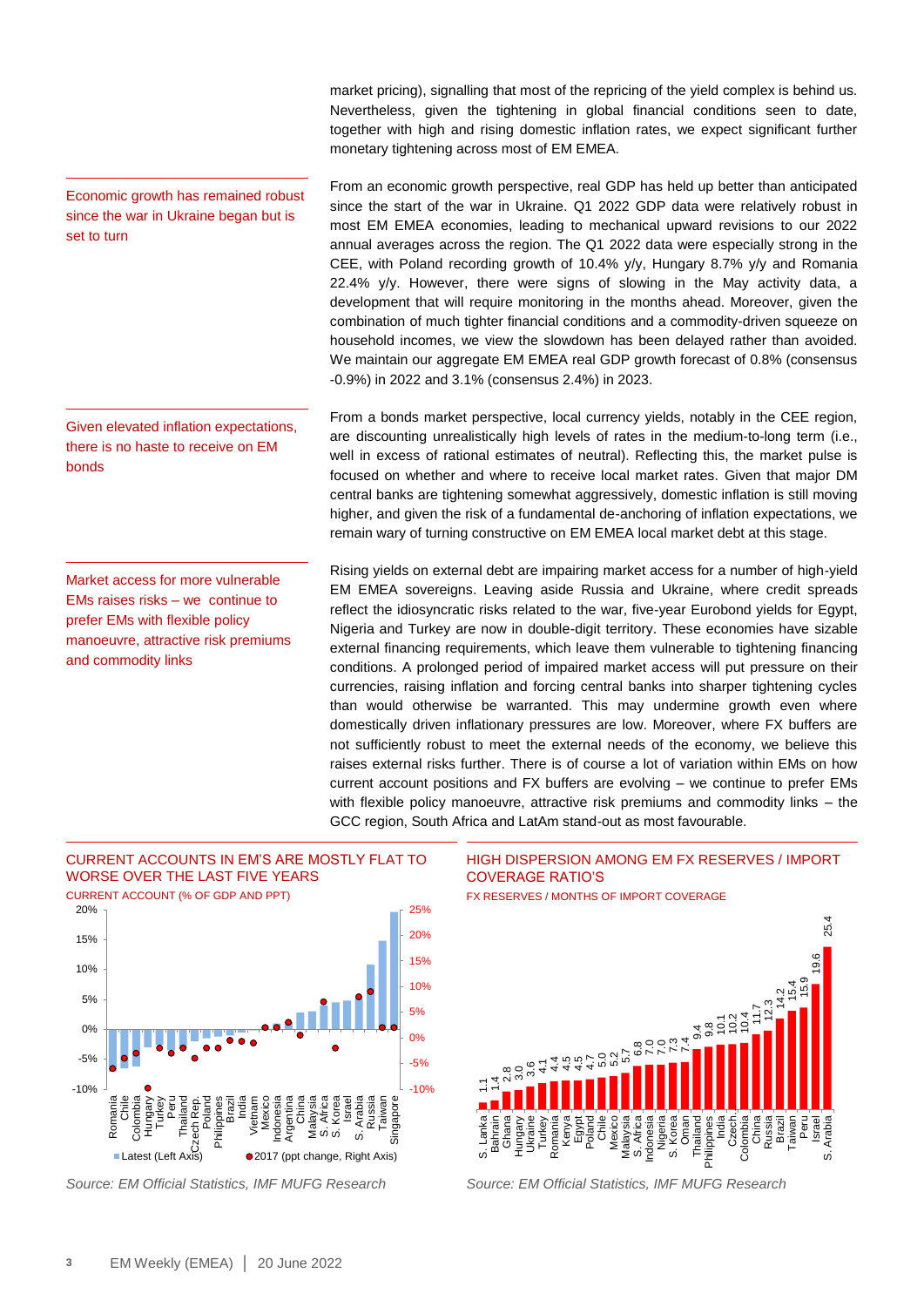### FX views

Mixed performance of EM FX over past week. EM FX remains close to year to date lows vs. USD – EM FX vol close to year to date highs

Hawkish Fed policy update fails to trigger an even stronger USD – Extension of global equity market weakness should continue to encourage a stronger USD especially against higher beta EM FX

Central European FX supported by ECB's attempts to dampen fragmentation risk, yet oil supply risks posed by Russia continue to dampen upside for European currencies – CNB to deliver one last hike before dovish shift in leadership. Tide set to turn against CZK

#### **EM FX**: Challenging times set to continue for EM FX

It has been a mixed week for EM FX performance. The best performing EM currencies have been the COP (+1.8% vs. USD), RUB (+1.6%), HUF (1.2%), CZK (+1.2%), CNY (+1.0%) and MXN (+0.9%). In contrast, the worst performing EM currencies have been the CLP (-1.6% vs. USD), PHP (-1.4%), THB (-1.4%), IDR (- 1.0%) and BRL (-0.7%). The latest price action has not yet changed the underlying trends in the FX market. The USD continues to trade close to year to date highs against our basket of equally-weighted EM currencies. The main exceptions this year to broad-based USD strength have been the LatAm currencies of the BRL, PEN, COP and MXN as well as the RUB.

The latest central bank policy updates (BoJ, Fed & SNB) over the past week did not trigger a further strengthening of the USD's bullish trend, but have contributed to higher volatility in the FX market. Implied volatility for EM FX has been trading at close to year to date highs over the past week. We expect Fed Chair Powell to deliver a hawkish semi-annual monetary policy testimony to Congress in the week ahead. The MPR released ahead of the testimonies emphasised the Fed's unconditional commitment to restoring price stability inflation. Market participants remain comfortable for now with plans for the policy rate to peak at just below 4.0%, and yields even fell modestly last week. The Fed's recent hawkish policy signals have been offset as well by other major central banks playing catch up that has prevented spreads from moving in favour of an even stronger USD. The one clear exception has been the BoJ. As such, the USD has become tightly linked to global equities – MSCI's ACWI global equity index has fallen to fresh lows encouraging a stronger USD. Our analysis shows that USD/MXN and USD/ZAR have had the strongest correlations to developed market equity performance over the past month.

Within EMEA FX, the CEE currencies of the CZK, HUF and PLN have all rebounded over the past week alongside the EUR. The ECB's efforts to try and dampen fragmentation risk in the euro-zone have helped to improve investor sentiment including plans to speed up the creation of an anti-fragmentation tool. However, upside potential for European currencies continues to be dampened by the lingering risk of further energy supply disruption from Russia. CEE central banks (CNB, NBH & NBH) have been coming under more market pressure to deliver larger rate hikes to support their currencies and dampen upside inflation risks. The CNB is expected to deliver one last big rate hike (+150bps) this week before a dovish shift in leadership. We then expect monetary policy to turn more bearish for the CZK after this week.



*Source: Bloomberg, Macrobond & MUFG Research Source: Bloomberg, Macrobond & MUFG Research*

#### TIGHTER CORRELATIONS TO GLOBAL EQUITIES FRAGMENTATION RISKS FOR EUROPEAN FX

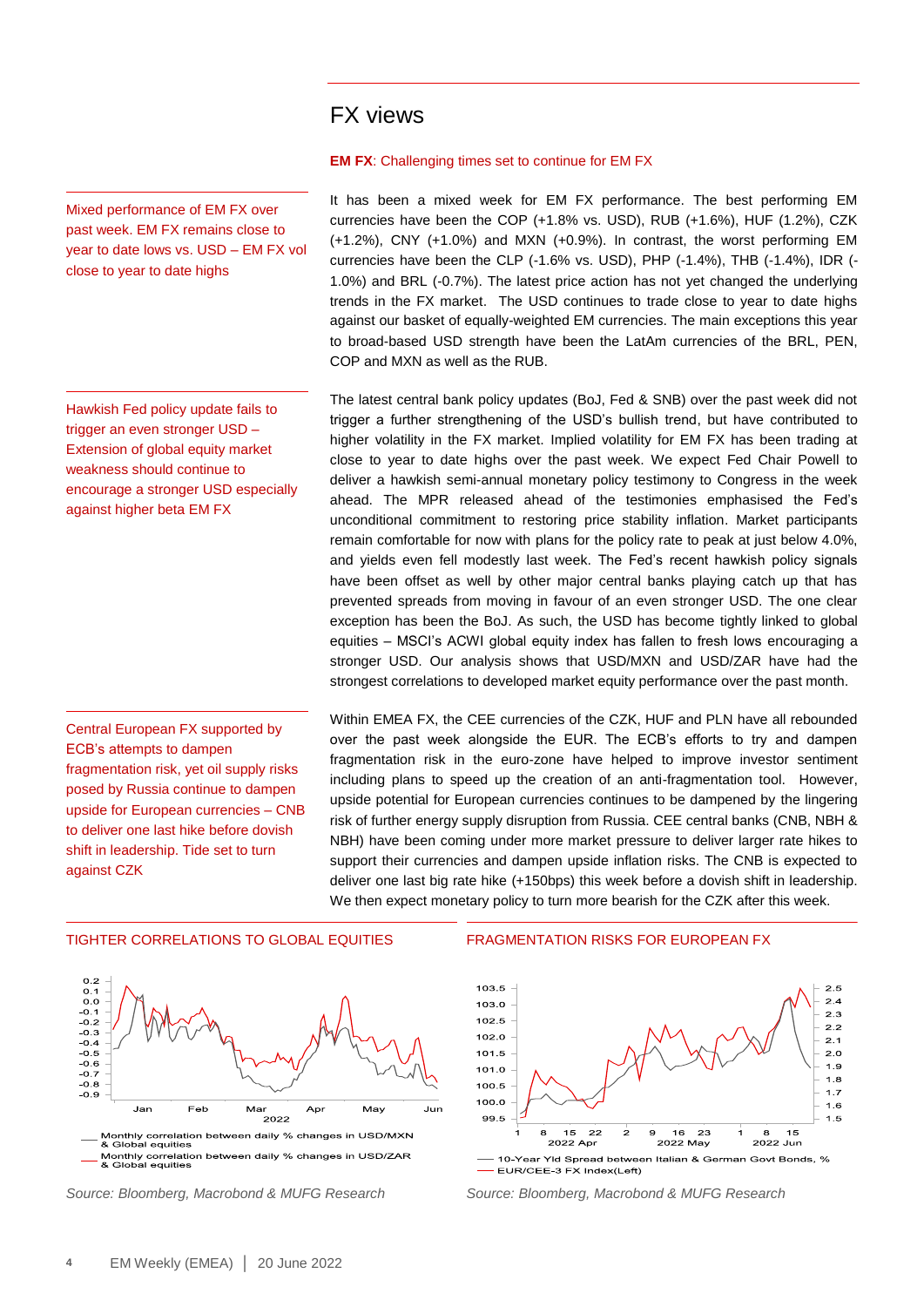### Trading views

Disclaimer: "Trading views" offers an overview of what our professional traders and desk analysts are watching in the markets, their commentary and views are theirs alone and are not intended to be construed as investment advice. This material is intended to be of general interest only and should not be considered a recommendation or solicitation to buy, sell or hold any security or to adopt any investment strategy. The information provided in this material is not intended as a complete analysis of every material fact regarding any country, region or market.

Scenarios and/or case studies referenced herein are used solely for illustrative purposes; through its trading desk, MUFG may or may not currently hold positions in the jurisdictions outlined in the content, and as commentary from an active trading desk the information provided is not considered to be "investment research" for any particular strategy, investment product or indication of trading intent of MUFG or any MUFG client, but solely the views of the author.

Last week felt like if you didn't like your P&L you had to just switch off your terminal and come back 24 hours later to check back again

Why is risk premium so low in EMFX. US 10yr yield has more than doubled yet being long IDR points would have lose money

Risk premium in EMFX curves represents both "fear" and "need to hedge" – the former is not that high, the latter low

RV continues to be our focussed with optimism on North Asian currencies while more defensive on CEE.

**Trading views:** Volatility is high but why is there no noticeable risk premium in EMFX

Last week's volatility brought back the old trading adage of "if you don't like the P&L of your positions just switched off your terminal and come back in 24hrs!". It certainly felt for the overall USD EM market that one day we were talking about Armageddon only to rejoice Powell's dovishness and then back again. I'm not sure who enjoyed the price action but they certainly were not near our desks. Throughout this one thing that stands out for us within this, is that risk premium for EMFX seems low given the global narrative that is making the rounds.

This lack of risk premium is similar to the way VIX has not moved up much to the selloff that we have seen in equities this year. To use an example in our world - If you had said to many EM managers US 10yrs will move from 1.50% to 3.50% during the year, what would be your preferred positions, we imagine long IDR points would have been popular. However the trade would not have made money. There are other examples of this. One answer to this is that it is due to higher US rates and curves trading in a way that is more fungible with money market curves (at least in appearance). While that is true, it doesn't explain enough and we feel the other is the lack of risk premium seen in what some commentators suggest the biggest asset drawdown in history.

For ourselves, when we define risk premium we refer to two things. The fear is one part and the other is the "need to hedge". Focussing on the fear angle first. Here you have the compression of global imbalances as a major factor. The narrowing of deficits around the world means any talk of "fragile 5" or even 10 seems exaggerated. You could probably only place a couple of major EM currencies in that category, maybe just one if fact (will let others guess it). The second part is the, "need to hedge". We have seen several months/years of outflows now in EM. This year we're seeing more outflows especially as the market has turned to a net seller of Chinese bonds instead of a buyer. However the outflows have meant that positioning is now much smaller. As such we don't see the positioning now in a way that will see big moves higher. It is interesting today that as PHP makes new multi-year lows, the NDF curve is actually compressing. This behaviour is very different to the past.

For the week ahead our bias continues to be more on RV rather than the major USD/Fed view. We are getting more excited about the recovery in CNY and like North Asia on this and the fact many currencies have CB leaning against the move. A headline on tariff removal from US on Chinese goods should also give some tailwind to the move. Against this CEE especially CZK and TRY continues to be where we are less optimistic feeling that unorthodox monetary policy making at the time when others are going hard on inflation will provide a tough backdrop for these currencies.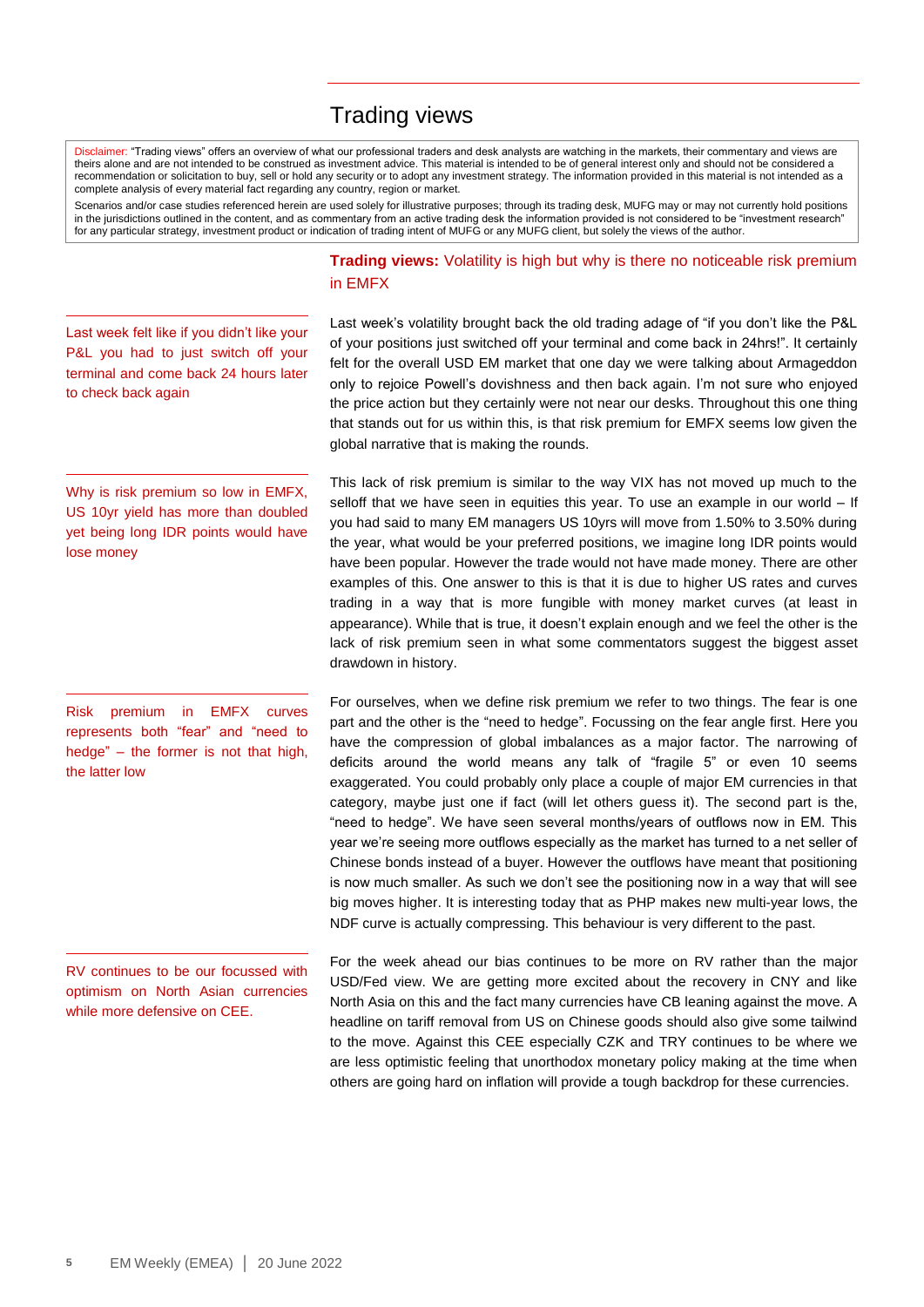### Week in review

#### **EM capital flows**: fresh inflows into equity funds despite rising recession concerns

It was nothing short of a challenging week for EM risk assets last week. Particularly worth highlighting is the sharp leg down in equities, as last week's aggressive rate hikes by core central banks led to increasing fears of a recession, amid much stickier inflation. The Swiss National Bank (SNB) joined the tightening club last week, with an unexpected 50bp rate hike, and opened the door for further hikes. The Fed, moreover, stepped up the pace of its tightening, and raised the Federal funds rate by 75bp. Fears of a global recession are gaining traction and at the very least, it is fairly clear that the pace of economic activity is slowing down sharply, on the back of a tightening in financial conditions.

According to IIF data, EMs witnessed a second consecutive week of inflows (USD0.2bn – week ending 10 June) this year, led by equity flows (USD0.9bn) which offset debt outflows (USD-0.7bn), with investors appearing to have used the recent sell-off in equities as a buying opportunity. Having said that, broader investor apprehensions continues to linger stemming from geopolitical events, tighter financial conditions, realised inflation and anxieties that some EMs will not recover quickly enough from COVID (see [here,](https://market-research.bk.mufg.jp/distribution/47115_ext_01_en_0.pdf) [here](https://market-research.bk.mufg.jp/distribution/47111_ext_01_en_0.pdf) and [here\)](https://market-research.bk.mufg.jp/distribution/47177_ext_01_en_0.pdf). Following the latest IIF estimates, the 52 week rolling cumulative outflows into EM bond and equity funds declined to USD-50.8bn from USD-50.4bn a week ago. This figure is the lowest since January 2021, and we expect this trend to continue given the ongoing deterioration in the global liquidity backdrop. From an asset markets perceptive, EM credit historically outperforms into Fed lift-offs, but this time around EM local rates is doing better.

#### **GCC region**: most central banks followed the Fed's 75bp hike given USD pegs

GCC central banks partially followed the Fed's 75bp hike last week. The Saudi central bank (SAMA) and the central bank of Kuwait (CBK) decided not to follow fully delivering hikes for 50bp and 25bp, respectively. Bahrain and Qatar instead delivered a full 75bp hike, as well as the UAE which follows the Fed interest on reserves balances (IORB). Oman's repo rate change will be announced at the next T-bill tender result. Elevated oil and gas prices as well as the related stronger macro position, allowed SAMA to return to the pre-pandemic rate differential versus the Fed

#### CAPITAL IS RETURNING TO EM'S ON A 28 DAY ROLLING BASIS BUT HEIGHTENED RISK AVERSION REMAINS EM EQUITY AND DEBT FLOWS (USD BN), 28 DAY ROLLING AVERAGE



#### SELL-OFF ACROSS ALL MAJOR EM ASSET CLASSES CONTINUES GIVEN THE WAR AND THE HAWKISH FED EM EQUITIES, FX, RATES, CREDIT AND DEBT (1 JANUARY 2022 = 100)



Global rate hikes adds to recession risks

The 52 week rolling cumulative outflows into EM bond and equity funds declined to USD-49.8bn from USD-47.2bn a week ago – this figure is the lowest since January 2021

Not all GCC central banks followed the Fed's 75bp hike given inflation is more transient due to the flexibility of local

labour markets, widespread administered pricing and no passthrough from FX (USD pegged)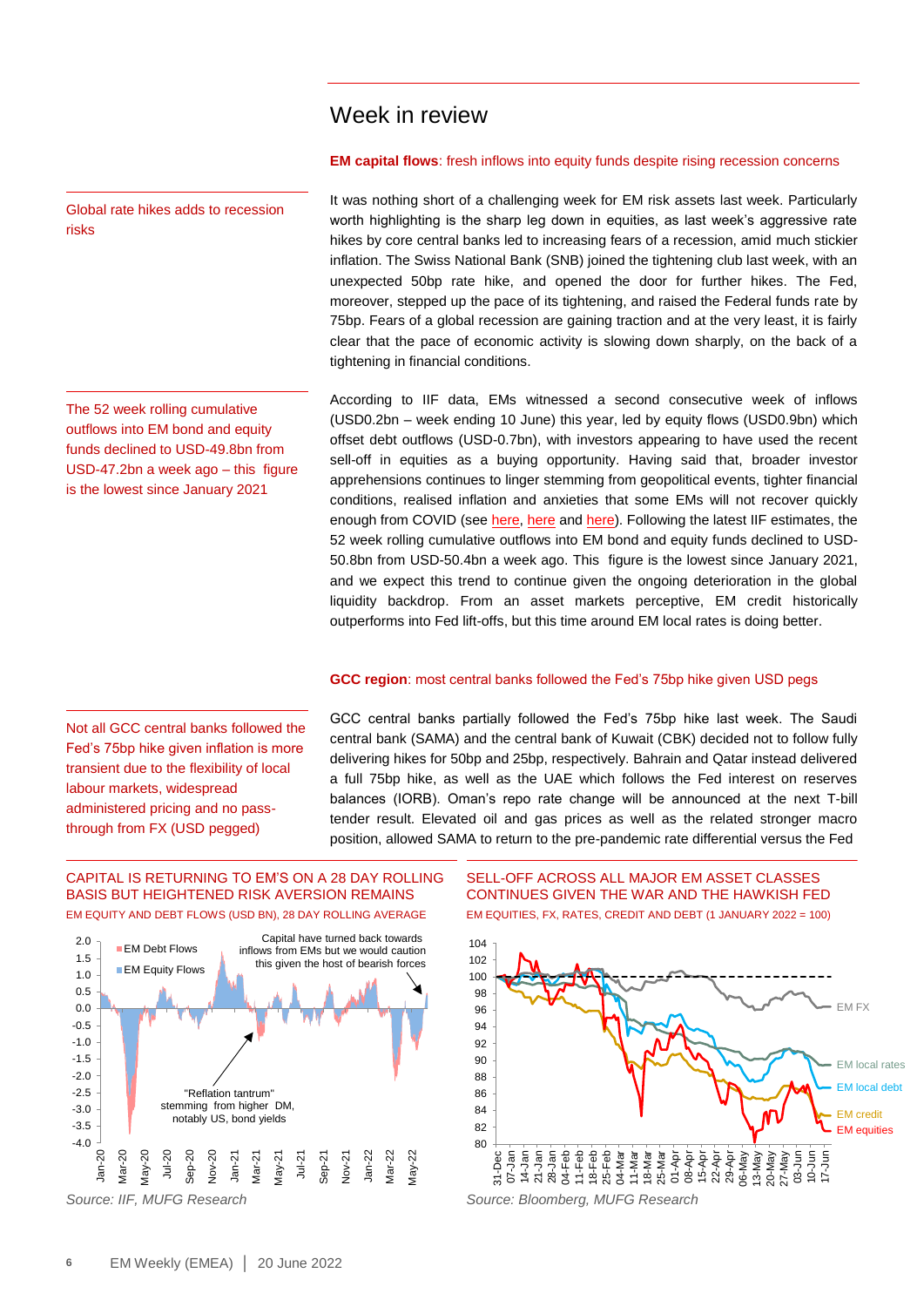rate. For Kuwait, the move appears to be justified by a non-oil economy likely to be still struggling to have a decisive pickup and by a peg not only to the US dollar (USD) but to a basket of currencies. As our US rates strategist forecasting fewer Fed hikes than markets are pricing, the overall GCC monetary stance should remain accommodative, supported by FX stability and structurally lower inflation than other EM and DM economies, given the flexibility of local labour markets, widespread administered pricing and no pass-through from FX. Rate hikes will also help contain asset price gains and keep inflation expectations anchored, especially with USD strength set to give GCC currencies support.

As we have preciously catalogued, GCC banks exhibit one of the strongest gearing to higher rates within the emerging markets space – they're the biggest beneficiaries given their access to sizable non-interest bearing deposit bases while loan books are principally floating rate in configuration (see [here\)](https://market-research.bk.mufg.jp/distribution/47661_ext_01_en_0.pdf). This should witness net interest margin (NIM) expansion though second round effects from a higher debt-service burden and increase cost of funding should not be overlooked. We also do not envisage a material slowdown in GCC credit growth with rising rates given higher public and private sector spending against the backdrop of a favourable oil market.

#### **Poland:** May inflation sharply rises to 13.9% y/y on higher food and core prices

The final Polish May inflation print confirmed that inflation rose from 12.4% y/y in April to 13.9% y/y May, above our (and consensus) expectations. Most of the inflation increase in May was due to higher food and core inflation. Last week, the National Bank of Poland (NBP) hiked its key policy rate by 75bp to 6.00%, in line with our (and consensus) expectations. Importantly, Governor Glapinski stated his belief that the NBP is slowly reaching the end of its tightening cycle. Having said that, he guided that rate hikes would only stop if there are clear signs that inflation is slowing or that it has peaked (which he now expects to take place in Q3 2022), whereas if the inflation peak is pushed out, it would also imply a more extended tightening cycle. With no evidence to date that inflation developments are moderating, we expect further inflation increases in the coming months with rates reaching 7.00% by October.

#### **Hungary**: MNB raises the one week deposit rate by 50bp to 7.25%

At its weekly tender, the National Bank of Hungary (MNB) hiked its one week deposit





REAL RATES ARE SET TO RISE AS NOMINAL RATES ARE HIKED MORE SO THAN THE INCREASE IN INFLATION

GCC REAL INTEREST RATES, CURRENT AND DEC-2022 FORECASTS (%)



*Source: Bloomberg, Markit, MUFG Research Source: Bloomberg, Markit, MUFG Research*

Inflation in Poland continues to increase precipitously

Hungary raises rates further

GCC banks are among the strongest

geared to positive rates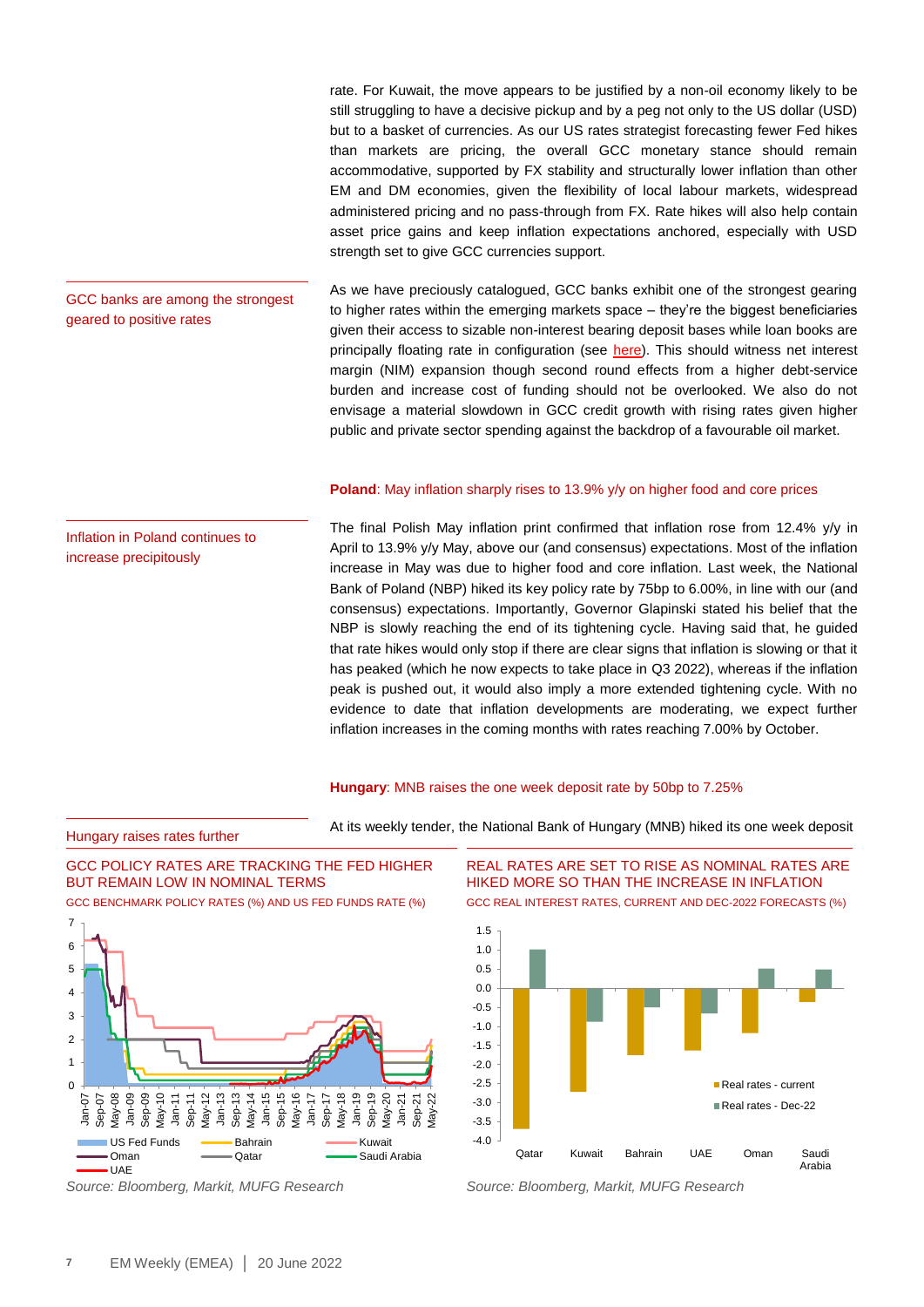rate by 50bp to 7.25%. In the last few policy committee (MPC) meetings, the MNB has signalled that it would prefer to hike the one week depo rate once a month, alongside changes to the base rate (currently at 5.90%). However, owing to ongoing depreciation pressures on the Hungarian Forint (HUF), the risk has been rising that the MNB will deliver additional intermeeting hikes to the one week deposit rate. The most recent depreciation pressures coincided with a hawkish external environment, given the prospects of a more significant tightening by DM central banks. At the same time, Hungary is also facing a major inflationary problem and deteriorating external balances, resulting in domestic factors also putting pressure on the currency.



HUNGARY RAISES RATES FURTHER WITH THE HAWKISH INFLATIONARY SETTING SIGNALLING MORE TO COME HUNGARY INFLATION (% Y/Y), INTEREST RATES (%) AND USD/HUF



*Source: Bloomberg, NBP, MUFG Research Source: Bloomberg, MNB, MUFG Research*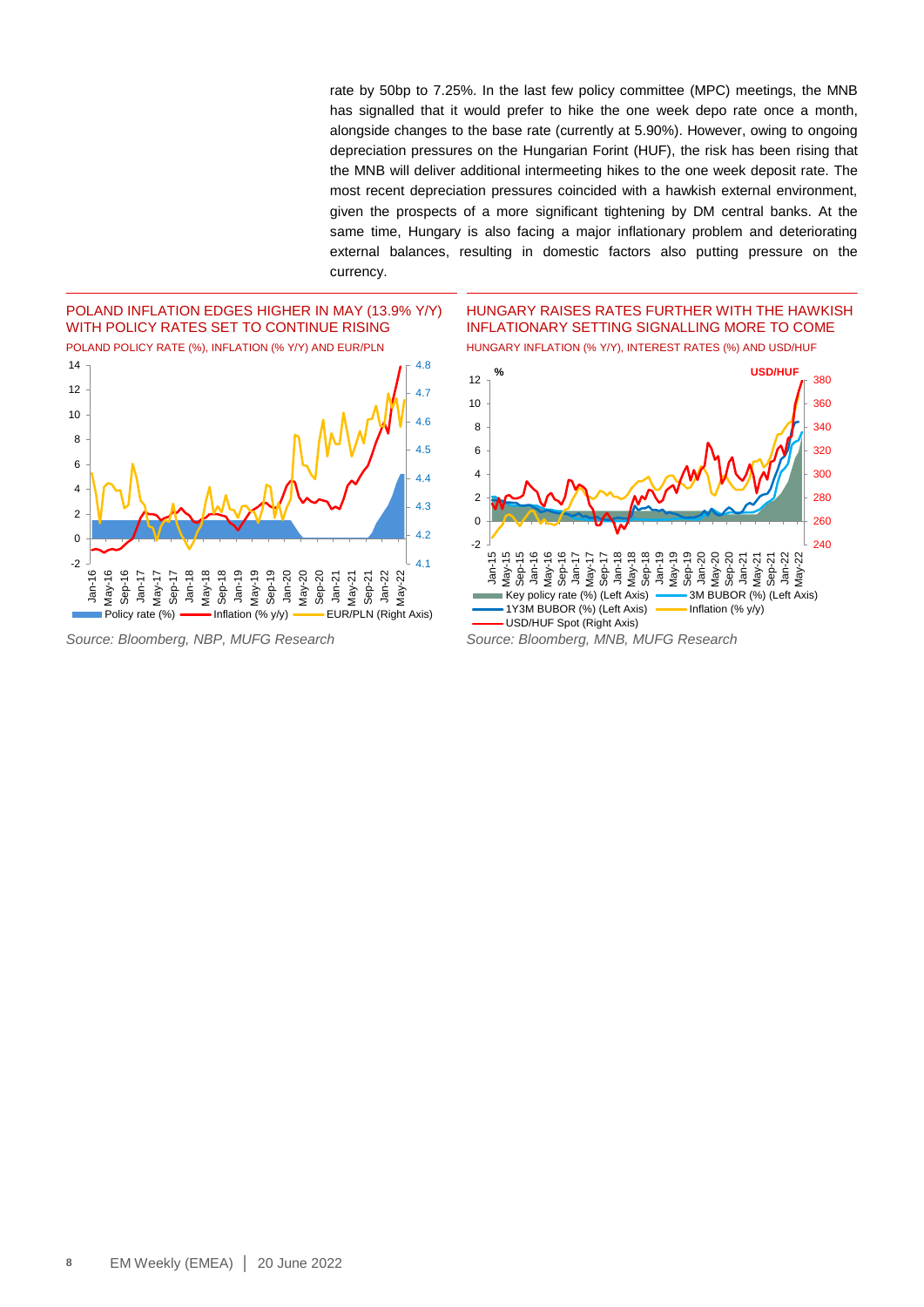### Week ahead

**Czech Rep.**: CNB to hike by 150bp to 7.25% with inflation continuing to surge

The Czech National Bank's (CNB) 22 June meeting will be the last one for the outgoing Board and comes on the heels of yet another big upside inflation surprise, a more hawkish Fed putting pressure on EM currencies, and ahead of an expected more dovish Board taking over from August. All this, suggests a big hike and we anticipate a 150bp rise to 7.25% (consensus 100bp to 6.75%). The key to the large hike is the pace and magnitude of the May inflation print which came in at 16.0% y/y and beat the CNB's forecasts by 1.1ppts due to upside surprise from fuel and core inflation. On net, inflation in the Czech Republic is showing no signs of slowing, with both non-core factors and underlying inflation pushing prices significantly higher. This, combined with relatively weak exchange rate performance – which, to some degree, has been masked by significant FX interventions by the CNB – suggests to us the need for further significant tightening.

#### **Egypt**: CBE to hike rates by 100bp as tightening financial conditions bite

Faced with rising inflationary pressures after the March devaluation of the Egyptian Pound (EGP), the Central Bank of Egypt (CBE) hiked rates by a larger-than-expected 200bp in its May meeting. External financial conditions have remained tight, however, with yields on five-year Egyptian Eurobonds currently trading near all-time highs of ~12.5% and limited portfolio investor appetite for local risk assets. This has meant that domestic FX liquidity remains thin and FX buffers continue to be eroded currently USD33.7bn as of May). This is adding pressure on the EGP, and raises the possibility of further inflationary impulses in the event of another devaluation. To alleviate these pressures, we believe the CBE is likely to raise rates more sharply than we had previously anticipated, and we now expect a 100bp hike this week, followed by a further 100bp in H2 2022. From an inflation perspective, we still see headline inflation remaining in double digits and above the CBE's upper target band of 5% ± 2ppts until Q2 2023, peaking ~18% y/y. The CBE reiterated in its May policy statement that future policy rates remain a function of inflation expectations rather than the prevailing rates. Given we still see headline inflation inching higher over the coming months amid higher energy prices and continued FX depreciation passthrough, the CBE should continue to hike, albeit at a tempered pace.

#### **Turkey**: CBRT to keep policy rates on hold at 14% (for now)

The Central Bank of Turkey (CBRT) will meet on 23 June and in line with consensus, we expect it to keep its policy rate on hold at 14.0%. Despite the authorities' preference for lower rates and the leadership's recent remarks signalling further rate cuts, we view this is unlikely given that the TRY has recently come under pressure once again. Inflation is running at 73.5% y/y, implying deeply negative real rates (- 59.5%) on top of the continuation of balance of payments pressures.

Looking ahead, we reiterate our conviction that the CBRT will likely change course and tighten policy in an orthodox manner later this year, but do so reluctantly – our base case is for the CBRT to raise rates from a trough of 14% to 20% by end-2022 (see [here](https://market-research.bk.mufg.jp/distribution/47237_ext_01_en_0.pdf) and [here\)](https://market-research.bk.mufg.jp/distribution/46781_ext_01_en_0.pdf). Our rationale is centred on the premise that the acute deterioration in the inflation outlook, in tandem with the fragility of the TRY, as well as the risk premium since the inception of the rate cuts in September 2021, necessitates

Egypt is set to hike rates by 100bp, taking the deposit rate to 12.25%

Reflecting the continued upward trend

depreciation pressures, as well as an

in inflation, significant CZK

increasingly hawkish external environment, we now expect the Czech Rep. to hike by 150bp to 7.25%

A host of inflation readings in May

Reluctantly change in reverse course?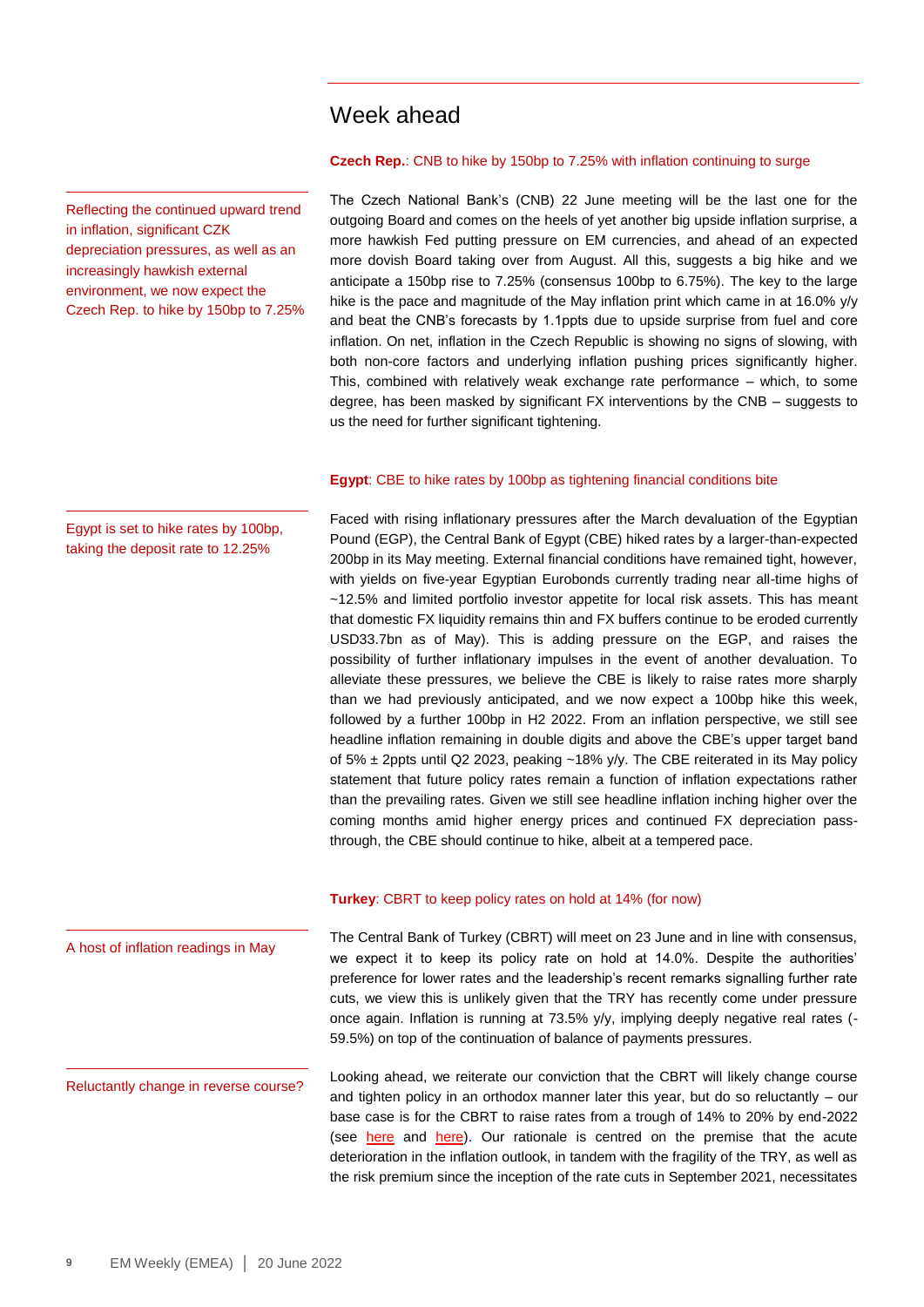a significantly tighter monetary policy stance to anchor expectations and promote price stability. With real policy rates so deeply negative (-56%), the current monetary policy stance is unambiguously unsustainable and the pressure on the TRY is likely to continue in the absence of a policy U-turn.

In the interim, we acknowledge that a host of heterodox policies will continue to be adopted to help stabilise the TRY Whilst our core scenario is that the policy adjustment will be in an orthodox fashion, we acknowledge that a continuation of heterodox measures could materialise over the near-term to encourage de-dollarisation, bolster reserves and manage other aspects of the economy (even if this has negative reverberations on the budget or adds significantly to the government's contingent liabilities). As the authorities push for more lending and growth – as seen with the expansion of the Credit Guarantee Fund, the recapitalisation of state banks and the focus on long-term TRY credits – we view that pressures will build on the CBRT to take action to significantly opt for a tighter monetary policy stance. Central will be the performance of the TRY and the more pressure that builds in the months ahead, the more likely it will be for the CBRT to revisit its monetary policy strategy.

#### **South Africa**: inflation to rise by 0.3ppt to 6.2% y/y in May

Inflation in South Africa set to rise further

South Africa consumer price inflation is expected to rise further in May, breaching the 6% target ceiling, at 6.2% y/y on account of food, fuel and insurance prices. Core inflation is also expected to rise but remains below the 4.5% midpoint, at 4.1% according to our forecasts. With higher oil prices, the extension of fuel excise tax relief measures through July, and the depreciation of the Rand, we now see the peak in inflation this year in Q3-Q4 2022 (pushed back from Q2-Q3 2022 previously).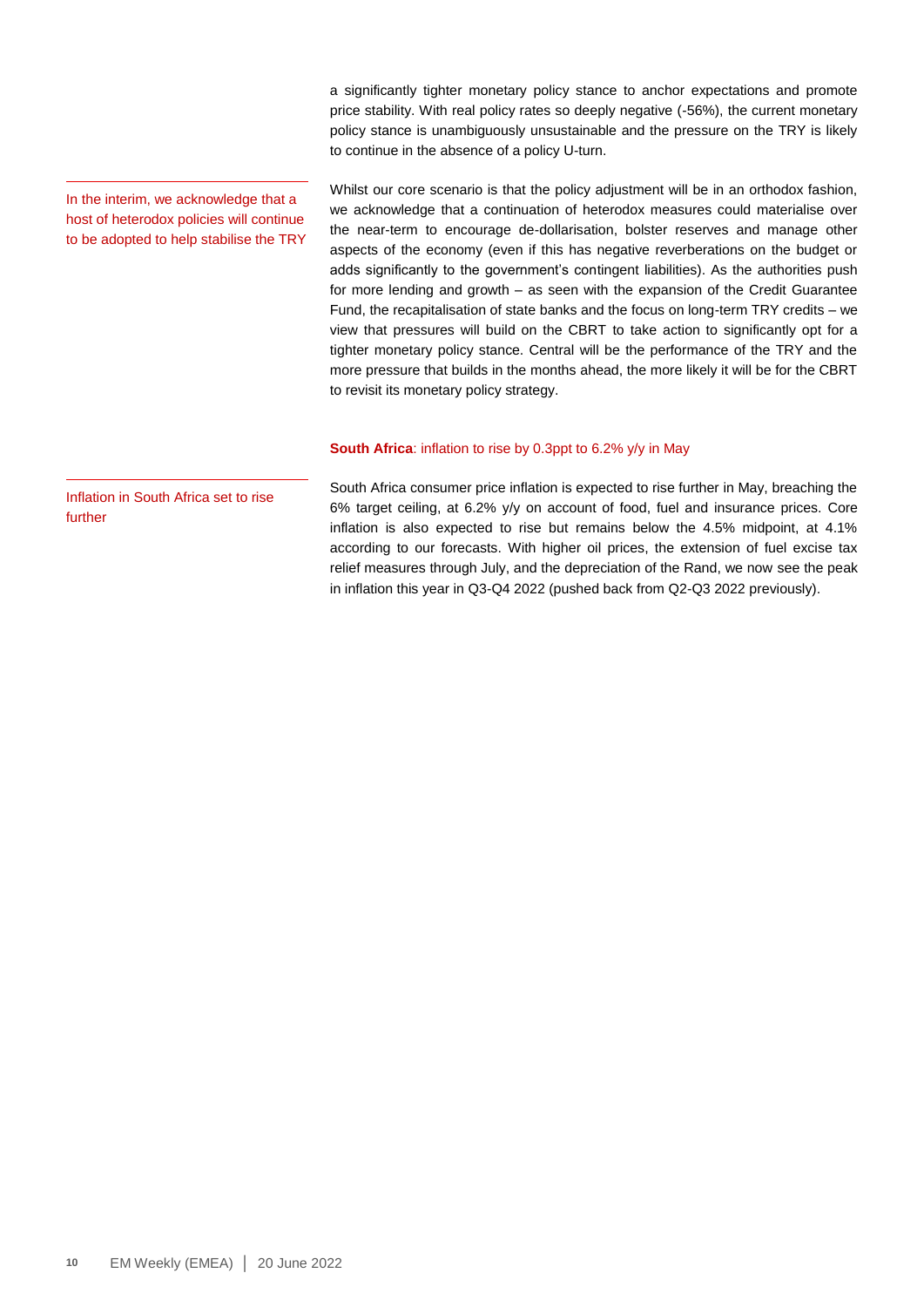# Weekly calendar

| <b>Country</b>         | Day        | <b>GMT</b> | Indicator/Event                   | <b>Period</b> | <b>MUFG</b><br><b>Forecast</b> | <b>Consensus</b> | <b>Previous</b> | <b>Market</b><br><b>Moving</b> |
|------------------------|------------|------------|-----------------------------------|---------------|--------------------------------|------------------|-----------------|--------------------------------|
| S. Africa              | 22/06/2022 |            | 09:00 CPI (% y/y)                 | May           | 6.2%                           | 6.1%             | 5.9%            | Ш                              |
| Czech Rep. 22/06/2022  |            |            | 13:30 Monetary policy meeting (%) | Jun           | 7.25%                          | 6.75%            | 5.75%           | Ш                              |
| <b>Egypt</b>           | 23/06/2022 | $- - -$    | Monetary policy meeting (%)       | Jun           | 12.25%                         | 12.25%           | 11.25%          | Ш                              |
| <b>Turkey</b><br>$C^*$ | 23/06/2022 |            | 12:00 Monetary policy meeting (%) | Jun           | 14.00%                         | 14.00%           | 14.00%          | Ш                              |

*Source: Bloomberg, MUFG Research*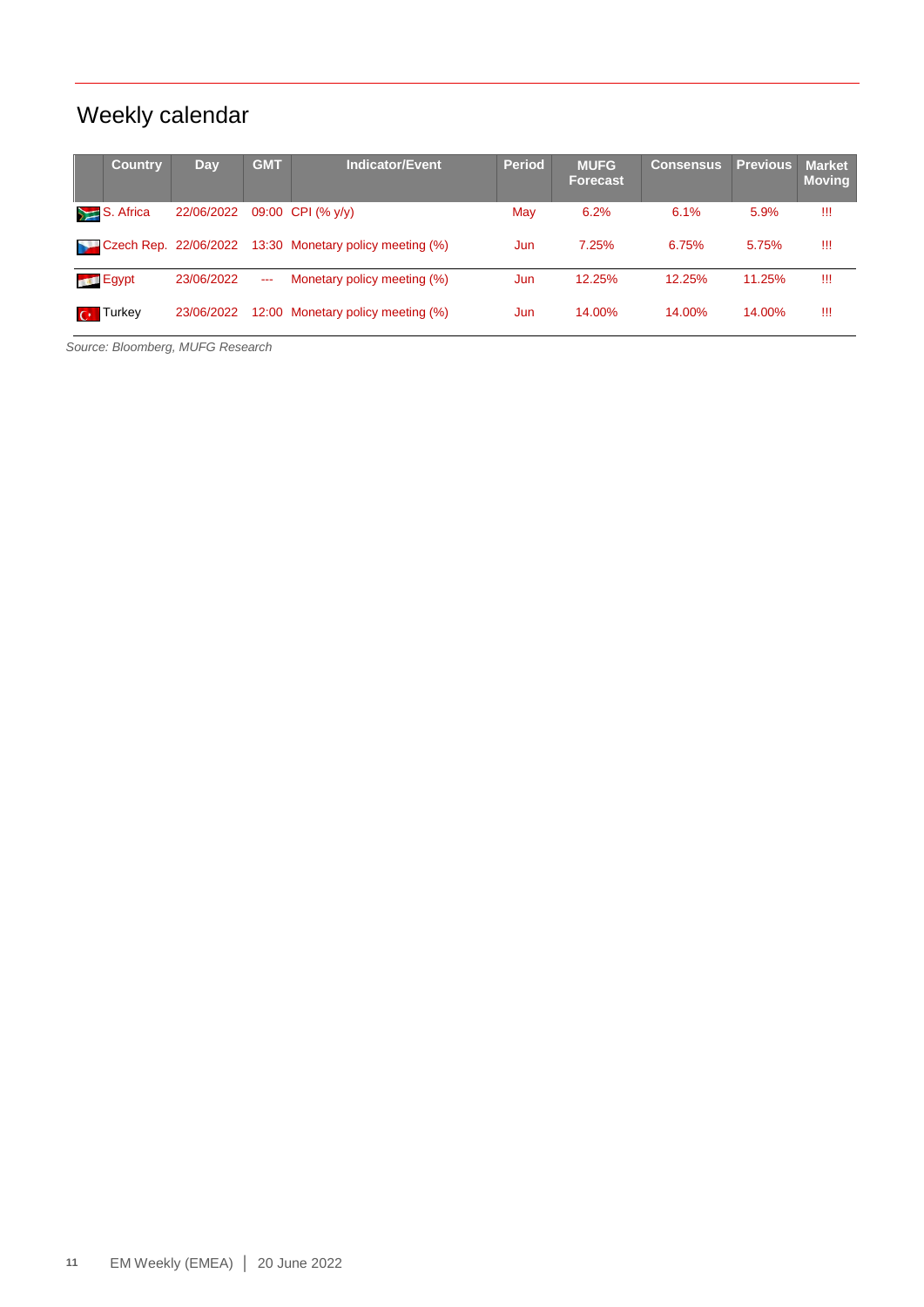|                  | EM EMEA economic growth, fiscal balance and current account balance |         |                   |          |          |                           |               |                                   |                   |         |  |  |
|------------------|---------------------------------------------------------------------|---------|-------------------|----------|----------|---------------------------|---------------|-----------------------------------|-------------------|---------|--|--|
|                  |                                                                     |         | Real GDP (%, y/y) |          |          | Fiscal balance (% of GDP) |               | <b>Current account (% of GDP)</b> |                   |         |  |  |
|                  |                                                                     | Latest  | 2021              | 2022     | Latest   | 2021                      | 2022          | Latest                            | 2021              | 2022    |  |  |
| $\mathbf{E}$     | <b>Bahrain</b>                                                      | 18.44   | 6.00              | 3.50     | $-10.61$ | $-8.00$                   | $-8.02$       | $-2.06$                           | $-2.90$           | $-2.87$ |  |  |
| ь                | Czech Rep.                                                          | 4.60    | 2.90              | 3.00     | 0.27     | $-8.03$                   | $-5.47$       | 5.02                              | 1.57              | 0.82    |  |  |
| <b>BOOT</b>      | Egypt                                                               | 4.63    | 3.30              | 5.50     | $-7.41$  | $-7.33$                   | $-6.33$       | $-4.17$                           | $-3.88$           | $-3.66$ |  |  |
| 医                | Greece                                                              | 13.17   | 6.50              | 4.30     | 0.57     | $-10.25$                  | $-4.29$       | $-2.70$                           | $-7.41$           | $-5.14$ |  |  |
| k۴               | <b>Hungary</b>                                                      | 8.20    | 7.30              | 4.30     | $-2.05$  | $-6.60$                   | $-5.94$       | $-4.59$                           | 0.60              | 0.88    |  |  |
| <b>COLOR</b>     | Irad                                                                | 4.43    | 3.60              | 6.70     | 0.86     | $-1.55$                   | $-2.53$       | 1.12                              | 6.16              | 4.00    |  |  |
| $\alpha$         | <b>Israel</b>                                                       | 9.60    | 7.00              | 5.00     | $-3.91$  | $-6.81$                   | $-4.33$       | 5.61                              | 4.46              | 3.82    |  |  |
| $\mathbf{p}$     | Jordan                                                              | 1.96    | 2.00              | 2.20     | $-5.98$  | $-7.69$                   | $-5.94$       | $-8.59$                           | $-8.93$           | $-4.45$ |  |  |
| $\blacksquare$   | Kenya                                                               | 5.37    | 5.50              | 5.60     | $-7.73$  | $-8.01$                   | $-6.67$       | $-5.82$                           | $-5.04$           | $-5.10$ |  |  |
| Œ                | Kuwait                                                              | 0.43    | 4.50              | 6.40     | 5.38     | $-1.47$                   | 0.99          | 3.06                              | 15.51             | 13.27   |  |  |
| <b>BSE</b>       | Lebanon                                                             | $-6.90$ | $-5.20$           | 2.00     | $-10.50$ | ---                       | $\frac{1}{2}$ | $-27.45$                          | $\qquad \qquad -$ | ---     |  |  |
| CC               | Libya                                                               | 9.89    | 123.20            | 5.30     | 2.19     | 6.77                      | 12.46         | $-0.30$                           | 19.23             | 15.39   |  |  |
| 女                | Morocco                                                             | 6.60    | 5.70              | 3.10     | $-4.13$  | $-6.49$                   | $-5.91$       | $-3.95$                           | $-3.07$           | $-3.25$ |  |  |
| N                | Nigeria                                                             | 3.11    | 2.50              | 5.60     | $-4.76$  | $-6.11$                   | $-5.96$       | $-3.49$                           | $-3.22$           | $-2.25$ |  |  |
| $\sum_{i=1}^{k}$ | Oman                                                                | $-0.83$ | 2.70              | 0.90     | $-7.06$  | $-2.57$                   | 1.11          | $-4.38$                           | $-5.75$           | $-0.94$ |  |  |
| ▄                | Poland                                                              | 8.50    | 5.00              | 4.50     | $-0.74$  | $-4.25$                   | $-1.90$       | 1.08                              | 2.26              | 1.56    |  |  |
| N                | Romania                                                             | 6.50    | 7.60              | 3.00     | $-4.56$  | $-6.70$                   | $-5.59$       | $-10.07$                          | $-5.71$           | $-5.53$ |  |  |
| B                | Qatar                                                               | 2.00    | 2.90              | 6.00     | 4.93     | 2.78                      | 5.68          | $-27.67$                          | 8.20              | 11.56   |  |  |
| a.               | <b>Russia</b>                                                       | 5.02    | 4.40              | $-7.00$  | 1.92     | $-0.56$                   | 0.02          | 1.11                              | 5.74              | 4.41    |  |  |
| 舞                | Saudi Arabia                                                        | 9.60    | 4.50              | 11.20    | $-4.45$  | $-3.05$                   | 2.79          | $-0.39$                           | 3.87              | 3.79    |  |  |
| $\sum$           | South Africa                                                        | 1.70    | 5.10              | 1.60     | $-2.27$  | $-8.44$                   | $-6.99$       | 1.22                              | 2.88              | $-0.86$ |  |  |
| $ C^* $          | <b>Turkey</b>                                                       | 9.14    | 9.80              | 1.60     | $-5.65$  | $-4.92$                   | $-5.58$       | 0.00                              | $-2.42$           | $-1.61$ |  |  |
| e de la          | Ukraine                                                             | 6.10    | 4.00              | $-28.00$ | $-2.04$  | $-4.50$                   | $-3.50$       | 1.35                              | $-0.69$           | $-2.44$ |  |  |
| اقي              | <b>UAE</b>                                                          | 5.30    | 5.00              | 5.00     | $-0.76$  | $-0.54$                   | $-0.22$       | 2.44                              | 9.67              | 9.37    |  |  |

# Forecasts at a glance

|                         | <b>EM EMEA inflation, interest rates and FX</b> |        |                            |       |        |                           |                 |                         |                 |          |  |  |
|-------------------------|-------------------------------------------------|--------|----------------------------|-------|--------|---------------------------|-----------------|-------------------------|-----------------|----------|--|--|
|                         |                                                 |        | Inflation (% y/y, average) |       |        | Policy interest rates (%) |                 | <b>FX (against USD)</b> |                 |          |  |  |
|                         |                                                 | Latest | 2020                       | 2021  | Latest | <b>End-2021</b>           | <b>End-2022</b> | Latest                  | <b>End-2021</b> | End-2022 |  |  |
| $\mathbf{E}$            | <b>Bahrain</b>                                  | 3.50   | 3.90                       | 1.90  | 3.75   | 3.75                      | 3.00            | 0.377                   | 0.377           | 0.377    |  |  |
| Þ                       | Czech Rep.                                      | 16.00  | 3.90                       | 11.30 | 5.75   | 3.75                      | 5.50            | 24.736                  | 24.886          | 21.380   |  |  |
| <b>DEC</b>              | Egypt                                           | 13.50  | 5.40                       | 7.90  | 11.25  | 7.75                      | 11.50           | 18.797                  | 15.723          | 15.420   |  |  |
| 埕                       | Greece                                          | 11.33  | $-0.10$                    | 0.40  | 0.00   | 0.00                      | 0.40            | 1.053                   | 1.137           | 1.132    |  |  |
| œ                       | <b>Hungary</b>                                  | 10.70  | 4.90                       | 7.80  | 5.90   | 2.40                      | 5.50            | 379.8                   | 324.5           | 314.70   |  |  |
| <b>CARD IN</b>          | Irad                                            | 5.10   | 6.40                       | 5.00  | 4.00   | 4.00                      | 5.00            | 1460                    | 1460            | 1460.000 |  |  |
| $\alpha$                | <b>Israel</b>                                   | 4.15   | 1.50                       | 2.80  | 0.75   | 0.75                      | 0.50            | 3.455                   | 3.103           | 3.100    |  |  |
| ы                       | Jordan                                          | 3.59   | 1.60                       | 2.00  | 4.50   | 4.50                      | 2.00            | 0.709                   | 0.709           | 0.709    |  |  |
| $\blacksquare$          | Kenya                                           | 7.10   | 6.00                       | 5.90  | 7.50   | 7.50                      | 9.50            | 117.460                 | 113.140         | 113.040  |  |  |
| œ                       | Kuwait                                          | 4.71   | 2.90                       | 3.40  | 2.25   | 2.25                      | 3.00            | 0.307                   | 0.303           | 0.303    |  |  |
| <b>ISSUED</b>           | Lebanon                                         | 211.43 | 124.10                     | 85.00 | 2.75   | 2.75                      | 7.75            | 1510.880                | 1512.330        | 1512.330 |  |  |
| $\overline{\mathbf{c}}$ | Libya                                           | 4.56   | 21.10                      | 8.00  | 3.00   | 3.00                      | 3.00            | 4.831                   | 4.597           | 4.597    |  |  |
| 一女                      | Morocco                                         | 5.90   | 1.40                       | 1.20  | 1.50   | 1.50                      | 1.50            | 10.068                  | 9.252           | 9.250    |  |  |
| W                       | Nigeria                                         | 17.70  | 17.30                      | 12.00 | 13.00  | 13.00                     | 14.00           | 418.790                 | 424.830         | 440.500  |  |  |
|                         | Oman                                            | 2.67   | 1.30                       | 2.00  | 0.63   | 0.63                      | 14.00           | 0.385                   | 0.385           | 0.385    |  |  |
|                         | Poland                                          | 13.90  | 4.90                       | 10.00 | 6.00   | 1.75                      | 5.50            | 4.425                   | 4.035           | 3.948    |  |  |
|                         | Romania                                         | 14.49  | 5.30                       | 11.90 | 3.75   | 3.75                      | 5.50            | 4.694                   | 4.353           | 4.388    |  |  |
| I                       | Qatar                                           | 5.18   | 1.60                       | 4.00  | 2.50   | 2.50                      | 2.50            | 3.641                   | 3.642           | 3.642    |  |  |
|                         | <b>Russia</b>                                   | 17.10  | 6.60                       | 16.60 | 9.50   | 5.75                      | 15.00           | 118.690                 | 74.679          | 71.130   |  |  |
| $35^{\circ}$            | Saudi Arabia                                    | 2.24   | 3.10                       | 2.20  | 1.75   | 1.75                      | 2.50            | 3.752                   | 3.755           | 3.755    |  |  |
| ┣⋝                      | South Africa                                    | 5.90   | 4.50                       | 6.20  | 4.75   | 3.50                      | 4.75            | 16.012                  | 15.937          | 15.800   |  |  |
| $\mathsf{C}^*$          | <b>Turkey</b>                                   | 73.50  | 17.90                      | 62.00 | 14.00  | 14.00                     | 20.00           | 17.328                  | 13.317          | 14.250   |  |  |
|                         | <b>Ukraine</b>                                  | 18.00  | 9.40                       | 15.30 | 25.00  | 25.00                     | 14.00           | 29.528                  | 27.285          | 29.800   |  |  |
| <b>Septiment</b>        | <b>UAE</b>                                      | 2.50   | 0.10                       | 1.20  | 0.65   | 0.65                      | 2.00            | 3.673                   | 3.673           | 3.673    |  |  |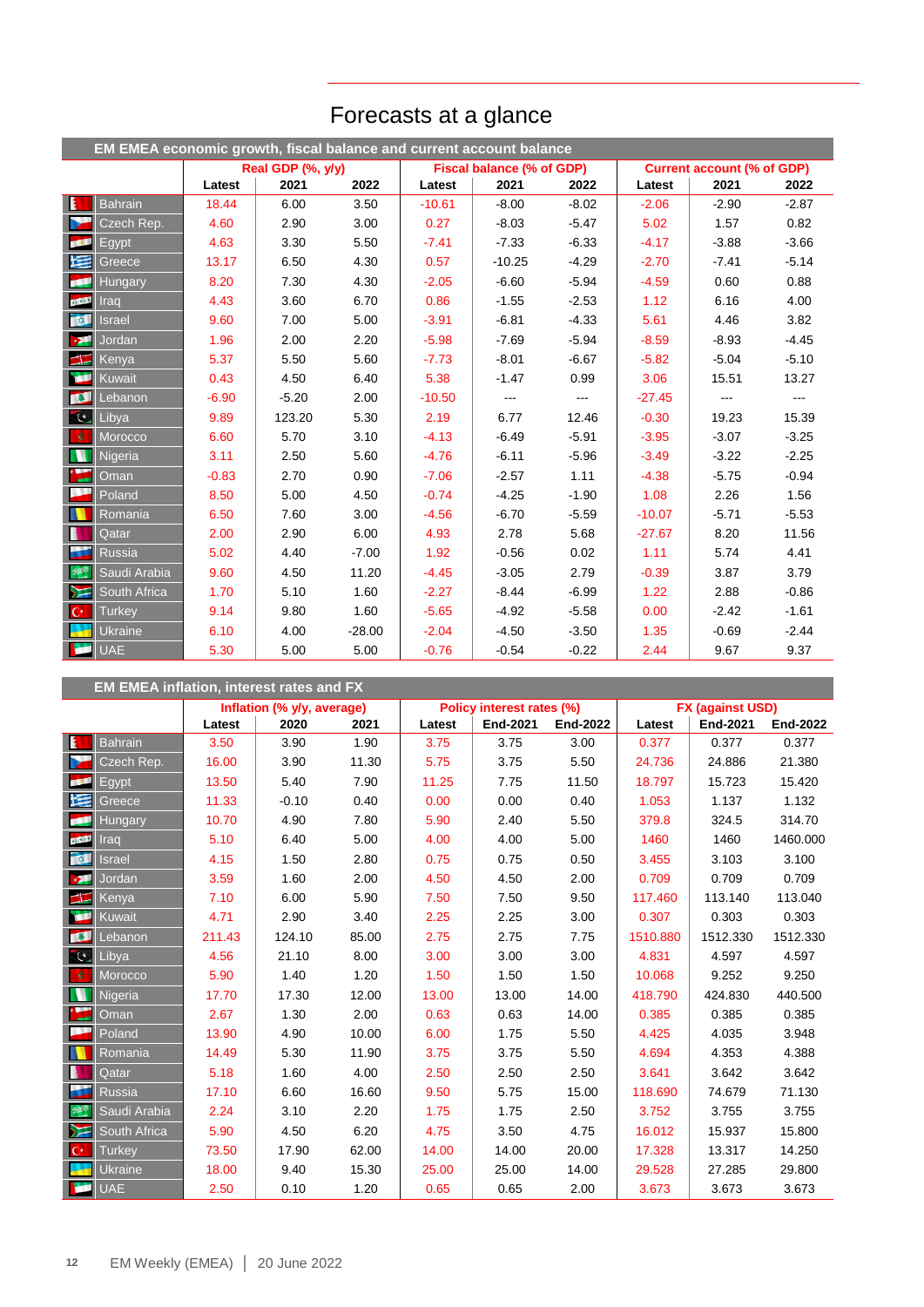# Core indicators

|                               | EM EMEA sovereign bond yields (%) |                 |           |        |            |            |        |          |                                       |            |
|-------------------------------|-----------------------------------|-----------------|-----------|--------|------------|------------|--------|----------|---------------------------------------|------------|
|                               |                                   |                 |           |        |            |            |        |          | <b>Change in yield (basis points)</b> |            |
|                               |                                   | <b>Maturity</b> | $20$ -May | 27-May | $03 - Jun$ | $10 - Jun$ | 17-Jun | Week     | <b>MTD</b>                            | <b>YTD</b> |
| Ŀ                             | <b>Bahrain</b>                    | 10 years        | 4.40      | 4.46   | 4.29       | 4.43       | 5.31   | 32.71    | 83.31                                 | 277.79     |
| b.                            | Czech Rep.                        | 10 years        | 5.14      | 4.78   | 4.76       | 4.82       | 5.88   | 52.38    | 112.46                                | 279.67     |
| <b>COL</b>                    | Egypt                             | 9 years         | 11.34     | 11.40  | 10.11      | 10.49      | 12.25  | 68.29    | 191.78                                | 508.69     |
| 医                             | Greece                            | 8 years         | 2.97      | 3.23   | 2.95       | 3.13       | 3.58   | $-20.24$ | 61.41                                 | 247.25     |
| p۴                            | <b>Hungary</b>                    | 8 years         | 7.36      | 6.94   | 7.07       | 7.15       | 8.54   | 78.46    | 135.43                                | 407.96     |
| <b>ON</b>                     | <b>Israel</b>                     | 8 years         | 1.99      | 2.01   | 1.96       | 2.08       | 2.84   | 55.06    | 82.68                                 | 262.42     |
| <b>DE</b>                     | Jordan                            | 5 years         | 7.40      | 7.30   | 6.97       | 6.83       | 8.33   | 89.31    | 172.26                                | 405.78     |
| $\blacktriangleleft$ $\equiv$ | Kenya                             | 7 years         | 11.22     | 11.58  | 9.98       | 10.25      | 13.39  | 96.23    | 332.12                                | 767.92     |
| <b>ISBN</b>                   | Kuwait                            | 6 years         | 3.27      | 3.24   | 2.99       | 3.10       | 3.56   | 39.88    | 57.18                                 | 186.31     |
| <b>TAL</b>                    | Lebanon                           | 9 years         | 62.74     | 65.01  | 69.95      | 69.59      | 80.19  | 766.35   | 1016.07                               | 1619.32    |
| 收                             | Morocco                           | 11 years        | 4.70      | 4.79   | 4.76       | 4.82       | 5.62   | 66.02    | 82.80                                 | 322.16     |
| N                             | <b>Nigeria</b>                    | 9 years         | 11.36     | 11.82  | 10.33      | 10.58      | 12.78  | 109.99   | 230.43                                | 538.87     |
| ۰.                            | Oman                              | 9 years         | 6.23      | 6.13   | 5.56       | 5.72       | 6.54   | 32.40    | 91.51                                 | 179.27     |
| ш                             | Poland                            | 8 years         | 2.05      | 2.26   | 2.21       | 2.38       | 2.99   | 45.14    | 73.12                                 | 282.23     |
|                               | Romania                           | 7 years         | 4.20      | 4.48   | 4.41       | 4.56       | 5.77   | 68.17    | 132.29                                | 421.61     |
| B                             | Qatar                             | 9 years         | 3.77      | 3.68   | 3.44       | 3.54       | 4.08   | 26.69    | 60.65                                 | 182.84     |
| <b>PS</b>                     | <b>Russia</b>                     | 5 years         | 48.69     | 63.33  | 64.37      | 55.97      | 61.60  | 36.85    | $-14.45$                              | $-90.61$   |
| 翠                             | Saudi Arabia                      | 8 years         | 3.85      | 3.78   | 3.47       | 3.57       | 4.13   | 34.06    | 60.45                                 | 198.52     |
| ⋝⋶                            | South Africa                      | 9 years         | 6.35      | 6.45   | 5.80       | 6.02       | 7.11   | 46.72    | 114.15                                | 288.42     |
| $ C^* $                       | <b>Turkey</b>                     | 7 years         | 9.26      | 9.14   | 8.84       | 8.92       | 10.39  | $-11.14$ | 149.55                                | 317.05     |
|                               | <b>Ukraine</b>                    | 8 years         | 34.22     | 31.44  | 32.42      | 33.06      | 38.48  | 332.49   | 548.50                                | 2,900.09   |
| <b>Text</b>                   | Abu Dhabi                         | 6 years         | 3.45      | 3.29   | 2.98       | 3.13       | 3.68   | 39.58    | 65.01                                 | 193.17     |
| w                             | Dubai                             | 8 years         | 4.18      | 4.18   | 4.01       | 4.10       | 4.16   | 7.19     | 9.17                                  | 158.51     |

## **EM EMEA equity market (index)**

|                       |                |          |         |         |         |         |        |          | Change (%) |            |
|-----------------------|----------------|----------|---------|---------|---------|---------|--------|----------|------------|------------|
|                       |                | $13-May$ | 20-May  | 27-May  | 03-Jun  | 10-Jun  | 17-Jun | Week     | <b>MTD</b> | <b>YTD</b> |
| E                     | <b>Bahrain</b> | 2,012    | 1,963   | 1,889   | 1,909   | 1,884   | 1,832  | $-2.76$  | $-4.63$    | 1.92       |
| Y                     | Czech Rep.     | 105,688  | 107,005 | 111,890 | 112,393 | 108,368 | 99,825 | $-7.88$  | $-10.35$   | $-4.77$    |
| <b>COL</b>            | Egypt          | 10,811   | 10,439  | 10,416  | 10,150  | 10,048  | 9,697  | $-3.49$  | $-4.46$    | $-18.85$   |
| 墿                     | Greece         | 863      | 867     | 873     | 900     | 894     | 834    | $-6.74$  | $-6.41$    | $-6.69$    |
| pa 1                  | <b>Hungary</b> | 40,000   | 42,897  | 41,517  | 40,513  | 40,350  | 39,600 | $-1.86$  | 0.51       | $-21.93$   |
| <b>Total</b>          | Israel         | 1,895    | 1,919   | 1,836   | 1,920   | 1,908   | 1,817  | $-4.76$  | $-4.47$    | $-8.15$    |
| $\mathcal{P}^{\perp}$ | Jordan         | 2,456    | 2,436   | 2,468   | 2,455   | 2,440   | 2,397  | $-1.74$  | $-3.05$    | 13.14      |
| $\frac{1}{2}$         | Kenya          | 145      | 140     | 128     | 129     | 130     | 122    | $-6.21$  | $-5.39$    | $-26.82$   |
| À                     | Kuwait         | 8,142    | 7,938   | 7,584   | 7,809   | 7,640   | 7,170  | $-6.16$  | $-8.35$    | 1.80       |
| <b>ALC</b>            | Lebanon        | 658      | 658     | 658     | 658     | 658     | 658    | 0.00     | 2.27       | 41.04      |
| 女                     | Morocco        | 12,650   | 12,680  | 12,394  | 12,393  | 12,612  | 12,170 | $-3.51$  | $-1.38$    | $-8.90$    |
| n                     | Nigeria        | 52,838   | 52,721  | 52,591  | 52,974  | 53,171  | 51,789 | $-2.60$  | $-3.45$    | 21.24      |
| $\sum_{i=1}^{n}$      | Oman           | 4,159    | 4,156   | 4,122   | 4,130   | 4,130   | 4,139  | 0.21     | 0.55       | 0.22       |
| l,                    | Poland         | 1,718    | 1,802   | 1,797   | 1,823   | 1,793   | 1,681  | $-6.26$  | $-8.81$    | $-25.87$   |
|                       | Romania        | 12,231   | 12,093  | 12,207  | ---     | 12,456  | 12,311 | $-1.16$  | $-1.59$    | $-5.75$    |
| B                     | Qatar          | 13,471   | 13,020  | 12,859  | 12,833  | 13,099  | 12,140 | $-7.32$  | $-6.03$    | 4.42       |
| ł,                    | <b>Russia</b>  | 2,387    | 2,445   | 2,340   | 2,375   | 2,319   | 2,368  | 2.13     | 0.53       | $-37.47$   |
| 選                     | Saudi Arabia   | 13,379   | 12,713  | 12,589  | 12,766  | 12,822  | 11,372 | $-11.31$ | $-11.99$   | 0.80       |
| M                     | South Africa   | 61,786   | 62,494  | 61,176  | 64,237  | 62,427  | 59,894 | $-4.06$  | $-8.46$    | $-10.68$   |
| $\mathbf{C}^*$        | <b>Turkey</b>  | 2,454    | 2,394   | 2,418   | 2,569   | 2,540   | 2,537  | $-0.14$  | $-0.40$    | 36.56      |
|                       | <b>Ukraine</b> | 519      | 519     | 519     | 519     | 519     | 519    | 0.00     | 0.00       | $-0.68$    |
| ×                     | Abu Dhabi      | 9,795    | 9,908   | 9,559   | 9,895   | 9,769   | 9,375  | $-4.03$  | $-6.76$    | 10.45      |
| ×                     | Dubai          | 3,529    | 3,437   | 3,258   | 3,407   | 3,389   | 3,213  | $-5.20$  | $-4.02$    | 0.52       |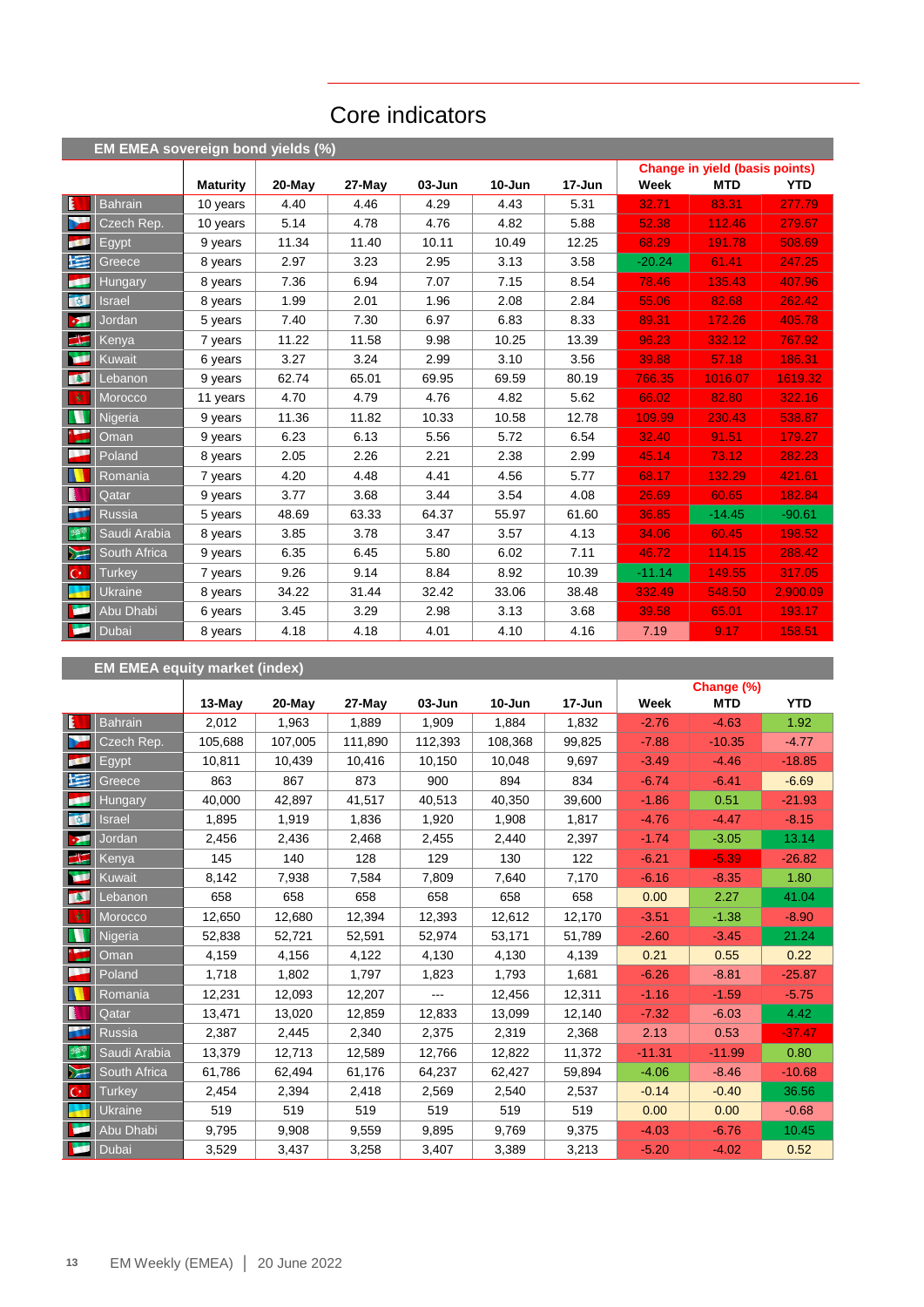|                  | <b>EM EMEA FX against USD*</b> |          |           |          |          |            |          |         |            |            |
|------------------|--------------------------------|----------|-----------|----------|----------|------------|----------|---------|------------|------------|
|                  |                                |          |           |          |          |            |          |         | Change (%) |            |
|                  |                                | 13-May   | $20$ -May | 27-May   | 03-Jun   | $10 - Jun$ | 17-Jun   | Week    | <b>MTD</b> | <b>YTD</b> |
| 医                | USD Index                      | 104.851  | 102.724   | 101.829  | 101.824  | 104.148    | 104.314  | 0.16    | 2.52       | 9.04       |
| E                | Bahrain**                      | 0.379    | 0.379     | 0.379    | 0.379    | 0.379      | 0.379    | $-0.05$ | $-0.03$    | 0.16       |
| ×                | Czech Rep.                     | 23.783   | 23.307    | 23.004   | 23.010   | 23.480     | 23.483   | 0.01    | $-1.95$    | $-6.83$    |
| <b>BRA</b>       | Egypt                          | 18.315   | 18.282    | 18.587   | 18.622   | 18.727     | 18.797   | 0.38    | 0.94       | 19.55      |
| N                | Greece***                      | 1.041    | 1.056     | 1.074    | 1.072    | 1.052      | 1.053    | 0.14    | $-1.86$    | $-7.35$    |
| للجم             | <b>Hungary</b>                 | 370.550  | 363.840   | 367.070  | 365.590  | 378.800    | 379.800  | 0.26    | $-2.56$    | $-14.57$   |
| <b>REA</b>       | Israel                         | 3.402    | 3.363     | 3.348    | 3.333    | 3.392      | 3.455    | 1.86    | $-3.94$    | $-10.17$   |
| -94              | Jordan**                       | 0.710    | 0.710     | 0.710    | 0.710    | 0.710      | 0.711    | 0.07    | $-0.06$    | $-0.20$    |
| $\blacktriangle$ | <b>Kenya</b>                   | 116.279  | 116.279   | 0.009    | 0.009    | 0.009      | 0.009    | 0.00    | 1.18       | 3.53       |
| œ                | Kuwait                         | 0.307    | 0.307     | 0.307    | 0.307    | 0.307      | 0.307    | 0.00    | $-0.39$    | $-1.42$    |
| <b>INST</b>      | Lebanon                        | 1,511.37 | 1,512.44  | 1,511.87 | 1,510.88 | 1,510.88   | 1,510.88 | 0.00    | 0.00       | 0.10       |
| 敦                | Morocco                        | 10.119   | 10.023    | 9.899    | 9.861    | 9.958      | 10.068   | 1.10    | $-2.02$    | $-8.10$    |
| M                | Nigeria                        | 416.210  | 415.910   | 415.940  | 415.820  | 416.960    | 418.790  | 0.44    | $-0.70$    | 1.44       |
| <b>KLA</b>       | Oman**                         | 0.386    | 0.385     | 0.385    | 0.385    | 0.385      | 0.385    | $-0.03$ | 0.03       | 0.29       |
| l,               | Poland                         | 3.758    | 3.759     | 3.761    | 3.761    | 3.760      | 3.756    | $-0.13$ | 0.15       | $-0.05$    |
|                  | Romania                        | 4.750    | 4.683     | 4.604    | 4.612    | 4.699      | 4.694    | $-0.11$ | $-1.89$    | $-7.27$    |
| N                | Qatar**                        | 3.664    | 3.664     | 3.661    | 3.662    | 3.661      | 3.659    | $-0.05$ | 0.02       | 0.41       |
| š.               | <b>Russia</b>                  | 64.707   | 62.140    | 66.345   | 63.360   | 58.187     | 56.100   | $-3.59$ | 11.38      | 33.99      |
| 選                | Saudi Arabia**                 | 3.758    | 3.759     | 3.761    | 3.761    | 3.760      | 3.756    | $-0.13$ | 0.15       | $-0.05$    |
| $\sum$           | South Africa                   | 16.165   | 15.842    | 15.590   | 15.548   | 15.857     | 16.012   | $-0.97$ | $-2.32$    | $-0.47$    |
| $\mathbf{C}^*$   | <b>Turkey</b>                  | 15.482   | 15.909    | 16.223   | 16.447   | 17.114     | 17.328   | $-1.24$ | $-5.33$    | $-23.22$   |
| ÷                | Ukraine                        | 29.528   | 29.400    | 29.463   | #N/A N/A | 29.528     | 29.528   | 0.00    | 0.41       | $-7.59$    |
| ×                | UAE**                          | 3.672    | 3.672     | 3.673    | 3.673    | 3.673      | 3.673    | 0.00    | 0.01       | 0.03       |

Note: \* Exchange rate quoted as amount of USD per currency in line with market convention, other exchange rates are amount per USD; \*\* 12 month forward given pegged against USD; \*\*\* EUR per USD

|                 | <b>EM EMEA 5 year CDS spreads (basis points)</b> |          |           |          |            |            |            |                                       |             |            |  |  |
|-----------------|--------------------------------------------------|----------|-----------|----------|------------|------------|------------|---------------------------------------|-------------|------------|--|--|
|                 |                                                  |          |           |          |            |            |            | <b>Change in yield (basis points)</b> |             |            |  |  |
|                 |                                                  | $13-May$ | $20$ -May | 27-May   | $03 - Jun$ | $10 - Jun$ | $17 - Jun$ | Week                                  | <b>MTD</b>  | <b>YTD</b> |  |  |
| E               | <b>Bahrain</b>                                   | 296.90   | 202.22    | 309.92   | 338.07     | 317.20     | 314.82     | $-2.38$                               | 283.10      | 20.99      |  |  |
| I.              | Czech Rep.                                       | 39.92    | 39.24     | 39.73    | 39.97      | 39.69      | 38.10      | $-1.60$                               | $-1.60$     | 2.48       |  |  |
| <b>DECK</b>     | Egypt                                            | 852.16   | 864.13    | 922.60   | 751.43     | 778.14     | 928.28     | 146.29                                | 173.00      | 426.39     |  |  |
| 医               | Greece                                           | 152.87   | 155.75    | 155.29   | 172.61     | 165.17     | 174.12     | 8.95                                  | 8.95        | 62.13      |  |  |
| Œ               | <b>Hungary</b>                                   | 114.14   | 118.16    | 120.76   | 125.00     | 128.20     | 129.97     | 1.77                                  | 1.77        | 85.25      |  |  |
| 图               | Israel                                           | 39.52    | 40.82     | 41.94    | 45.49      | 46.09      | 46.45      | 0.35                                  | 0.35        | 6.24       |  |  |
| EF-             | Kenya                                            | 728.54   | 804.10    | 855.37   | 927.71     | 695.06     | 707.26     | 12.20                                 | 12.20       | 300.37     |  |  |
| <b>COLLE</b>    | Kuwait                                           | 57.69    | 56.71     | 62.73    | 66.75      | 69.76      | 69.37      | $-0.39$                               | $-0.39$     | 24.66      |  |  |
| 一文              | Morocco                                          | 110.72   | 115.23    | 117.27   | 201.56     | 205.95     | 207.84     | 1.89                                  | 1.89        | 112.45     |  |  |
| m               | Nigeria                                          | 620.92   | 620.50    | 620.36   | 811.73     | 811.44     | 700.65     | $-110.79$                             | $-110.79$   | 245.58     |  |  |
|                 | Oman                                             | 228.13   | 231.78    | 257.77   | 267.27     | 259.93     | 261.75     | 1.82                                  | 1.82        | 5.94       |  |  |
|                 | Poland                                           | 90.15    | 94.71     | 103.48   | 107.39     | 100.00     | 104.53     | 4.53                                  | 4.53        | 64.95      |  |  |
|                 | Romania                                          | 211.60   | 217.13    | 217.70   | 244.47     | 240.93     | 219.95     | $-20.98$                              | $-20.98$    | 145.13     |  |  |
| B               | Qatar                                            | 61.27    | 65.06     | 67.70    | 68.20      | 60.36      | 62.04      | 1.68                                  | 1.68        | 18.28      |  |  |
| ш               | Russia                                           | 3,707.60 | 4,730.62  | 5,377.20 | 10,121.04  | 14,418.18  | 10,195.04  | $-4,223.14$                           | $-4.223.14$ | 10,070.62  |  |  |
| 多部              | Saudi Arabia                                     | 61.27    | 66.12     | 67.67    | 69.01      | 61.36      | 66.35      | 4.99                                  | 4.99        | 16.97      |  |  |
| $\geq$          | South Africa                                     | 252.22   | 261.82    | 263.35   | 275.53     | 233.66     | 242.93     | 9.28                                  | 9.28        | 39.91      |  |  |
| $\mathsf{IC}^*$ | <b>Turkey</b>                                    | 618.83   | 668.02    | 711.58   | 719.02     | 711.43     | 715.33     | 3.91                                  | 3.91        | 152.58     |  |  |
|                 | Ukraine                                          | 6.176.64 | 6,136.51  | 5.708.78 | 4,812.47   | 3.615.89   | 3,987.26   | 371.38                                | 371.38      | 3376.37    |  |  |
| <b>SEE</b>      | Abu Dhabi                                        | 58.84    | 63.63     | 67.01    | 68.01      | 59.42      | 118.18     | 58.76                                 | 58.76       | 75.28      |  |  |
| <b>TO</b>       | Dubai                                            | 101.52   | 105.11    | 118.59   | 123.42     | 119.46     | 118.18     | $-1.29$                               | $-1.29$     | 24.12      |  |  |

*Source: Bloomberg, MUFG Research*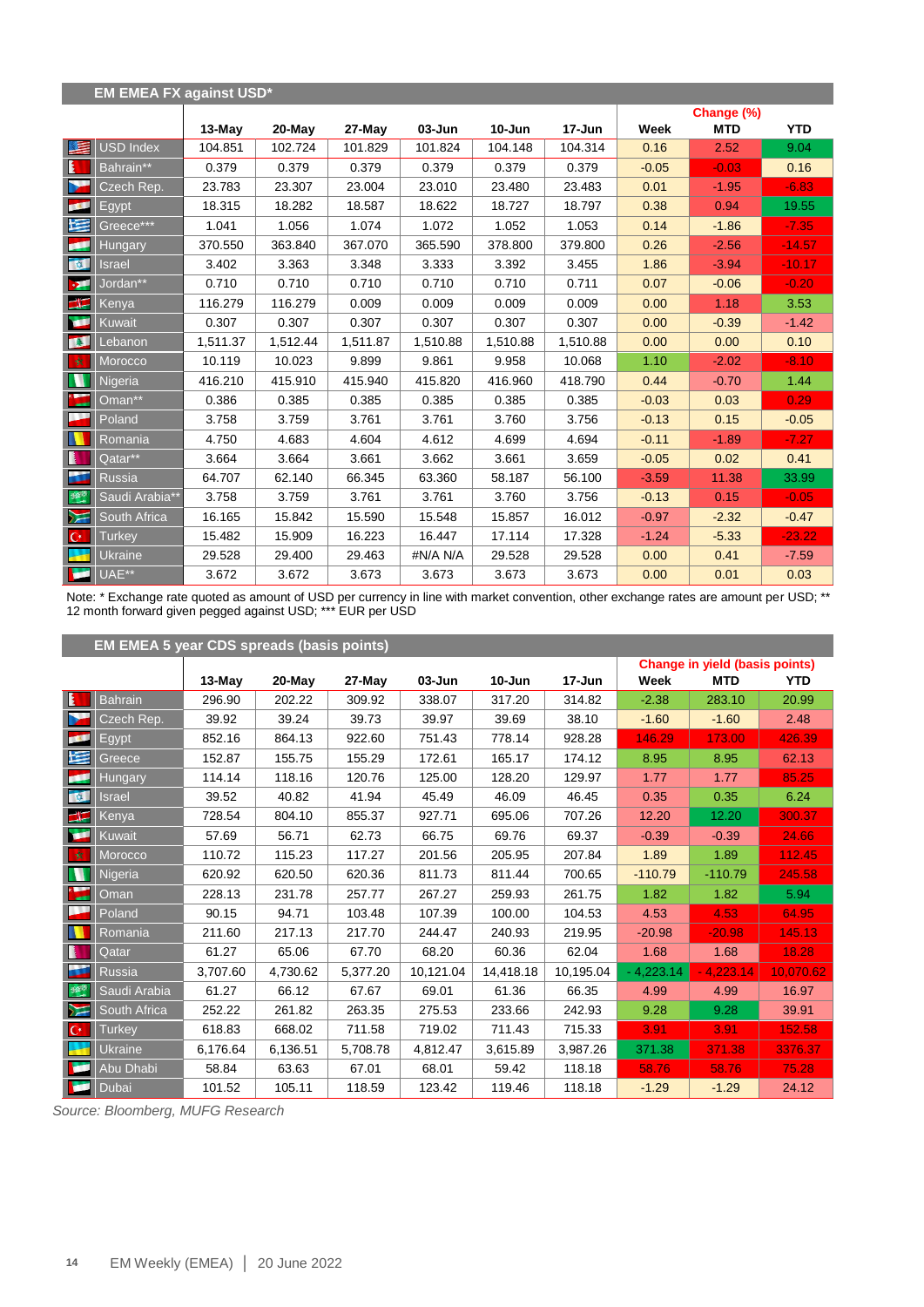### EM capital flows

TOTAL WEEKLY PORTFOLIO FLOWS (DEBT AND EQUITY) (USD BN) WEEKLY DEBT AND EQUITY FLOWS (USD BN)



#### CHINA (USD3.3BN) AND TAIWAN (USD1.4BN) LED WEEKLY EM EQUITY INFLOWS – 06 JUNE

WEEKLY PORTFOLIO FLOWS BY COUNTRY, WEEK 1 = JANUARY 2022 (EQUITY) (USD BN)



#### EM EQUITY OUTFLOWS TOTALLED USD-9.5BN IN APRIL, LED BY EM ASIA (USD-7.0BN)



MONTHLY PORTFOLIO FLOWS BY COUNTRY (EQUITY) (USD BN) MONTHLY PORTFOLIO FLOWS BY COUNTRY (DEBT) (USD BN)

*Source: Bloomberg, IIF, MUFG Research*

#### WEEKLY TOTAL EM INFLOWS OF USD0.2BN – 10 JUNE WEEKLY EM INFLOWS FROM EQUITY (USD0.9BN) AND DEBT OUTFLOWS (USD-0.7BN) – 10 JUNE



SOUTH AFRICA (USD0.1BN) LED EM DEBT INFLOWS LAST WEEK – 06 JUNE

WEEKLY PORTFOLIO FLOWS BY COUNTRY, WEEK 1 = JANUARY 2021 (DEBT) (USD BN)



EM DEBT INFLOWS TOTALLED USD5.5BN IN APRIL, LED BY EM EUROPE (USD2.4BN)



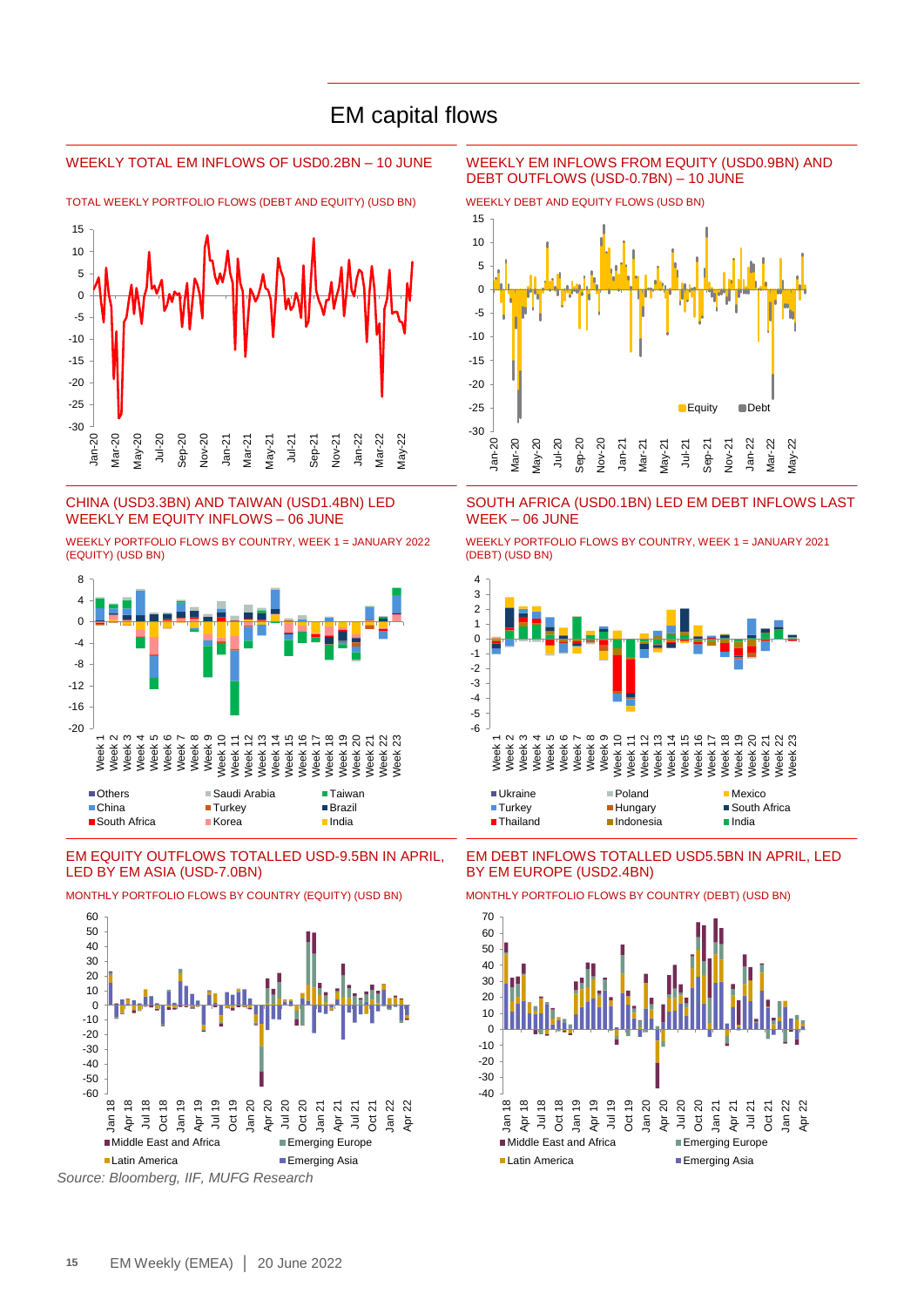### Research

#### London:

**MR DEREK HALPENNY** *Head of Research, Global Markets EMEA & International Securities* T: +44 (0)20 7577 1887

**MR LEE HARDMAN** *Currency Analyst* T: l+44 (0)20 7577 1968

**MS MOMOKO MIYACHI** *Research Assistant* T: +44 (0)20 7577 1886

#### Shanghai:

**MR MARCO SUN** *Chief Financial Markets Analyst*  T: +86 21 2063 5485

#### Hong Kong:

**MS LIN LI** *Head of Global Markets Research Asia* T: +852 2862 7005

#### New York:

**MR GEORGE GONCALVES** *Head of US Macro Strategy*  T: +1-212- 405-6687

Dubai:

**MR EHSAN KHOMAN** *Head of Emerging Markets Research – EMEA*  T: +971 (0)4 387 5033

#### Tokyo

**MR TEPPEI INO** *Tokyo Head of Global Markets Research* T: +81 (0) 3 6214 4185

**MS SUMINO KAMEI** *Senior Analyst* T: +81 (0) 3 6214 4179

**MR TOMOKI HIRAMATASU** *Analyst* T: +81 (0) 3 6214 4152

**MR TAKAHIRO SEKIDO** *Chief Japan Strategist* T: +81 (0) 3 6214 4150

**MR KENTO SAITO** *Research Assistant* T: +81 (0) 3 6214 4149

**MR TOSHIYUKI SUZUKI** *Global Market Economist* T: +81 (0) 3 6214 4148

#### Singapore:

**MR JEFF NG** *Senior Currency Analyst* T: +65 6918 5536

**MS SOPHIA NG** *Currency Analyst* T: +65 6918 5537

#### Sao Paulo:

**MR CARLOS PEDROSO** *Chief Economist* T: +55-11-3268-0245

**MR MAURICIO NAKAHODO** *Senior Economist* T: +55-11-3268-0420